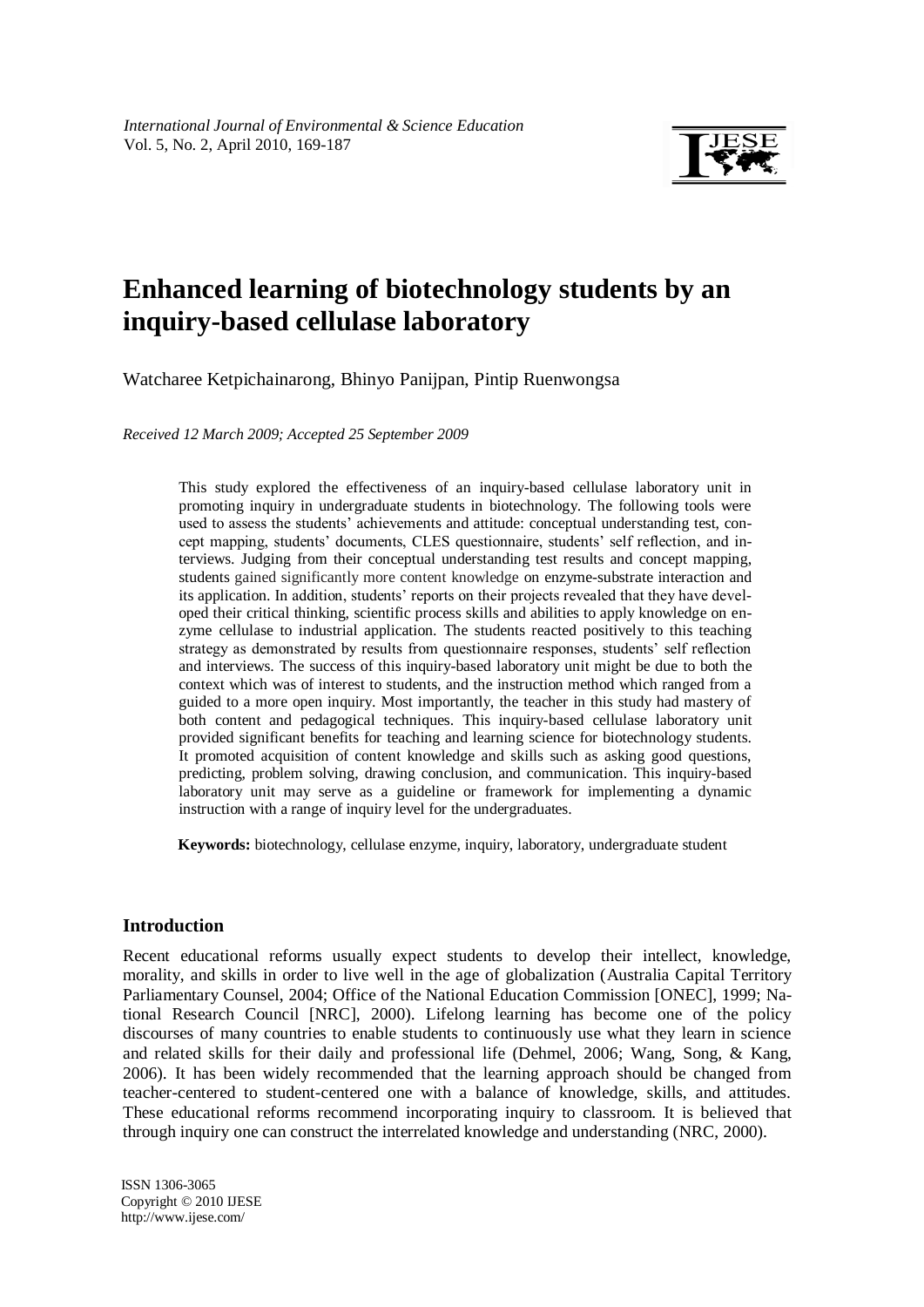However, little progress has been made with respect to the inquiry process at the tertiary level. College professors, especially at the undergraduate level, place less importance on knowledge construction and inquiry skills than the school teachers (Australia Capital Territory Parliamentary Counsel, 2004). The obstacles to the incorporation of inquiry laboratories may in part due to the instructors' lack of preparedness for inquiry and others constraints.

Inquiry at the undergraduate level is of importance because the graduates will be encountering the real world and they need to apply their knowledge and understandings to real world situations. Unfortunately most undergraduate instructions, including laboratory experiments, are based on structured inquiry (Buck, Bretz, & Towns, 2008; Roth, McGinn, & Bowen, 1998) despite obvious benefits of more open inquiry instructions. Inquiry teaching and learning methods affect student performances, for example in solving problems, reflecting on their work, drawing conclusions, and generating prediction. These qualities are necessary for a high-achieving graduate.

Thus in this research study, we have developed an inquiry-based laboratory for the undergraduate students to increase their inquiry tendency. The cellulase-cellulose interaction was used as a case study because the context is relevant to everyday life and it is the topic of interest to biotechnology students in this study.

## **Theoretical Framework**

The theoretical framework of this study was drawn from two main areas of the literature: handson activity and inquiry-based approach. However, it is important to understand the educational theory underpinning of this study**.**

#### *Constructivism*

From the 1990s, constructivism has influenced many education research studies as well as being the doctrine that underpins research programs in science education. At that time, constructivist teaching methods were beginning to be widely advocated and developed (Matthews, 1998). Some educators categorized constructivism into two main areas. For example, Driver, Asoko, Leach, Mortimer, and Scott (1994) and Child (2007) described two major traditions in explaining the process of learning science based on Piaget's and Vygotsky's works: personal or individual and social constructivism. Learners' learning is a process of personal, individual construction arising from their activities (Driver et al., 1994). The learner does not merely record the material to be learned. Rather, the learner constructs his or her own mental representation of the material to be learned, selects information perceived to be relevant, and interprets this information on the basis of their existing knowledge and current needs, adding information not explicitly provided in order to make sense of new material (Shuell, 1993). In social constructivism the communities are social and culture factors that are important for the cognitive constructions of individuals (Driver et al., 1994). Indeed, two major traditions of constructivism are used to frame this research study.

Teaching strategies based on constructivism should focus on providing students with physical experiences that induce cognitive conflict and encourage students to develop new knowledge schemes. Classrooms are places where students are actively engaged with others in an attempt to understand and interpret phenomena for themselves, and where social interaction in groups is seen to provide the stimulus of differing perspectives on which individuals can reflect. The laboratory class is seen as a well-designed resource that allows students to perform the experiments and other activity based learning in science and science education. These activities will challenge learners' prior conceptions and encourage learners to recognize their personal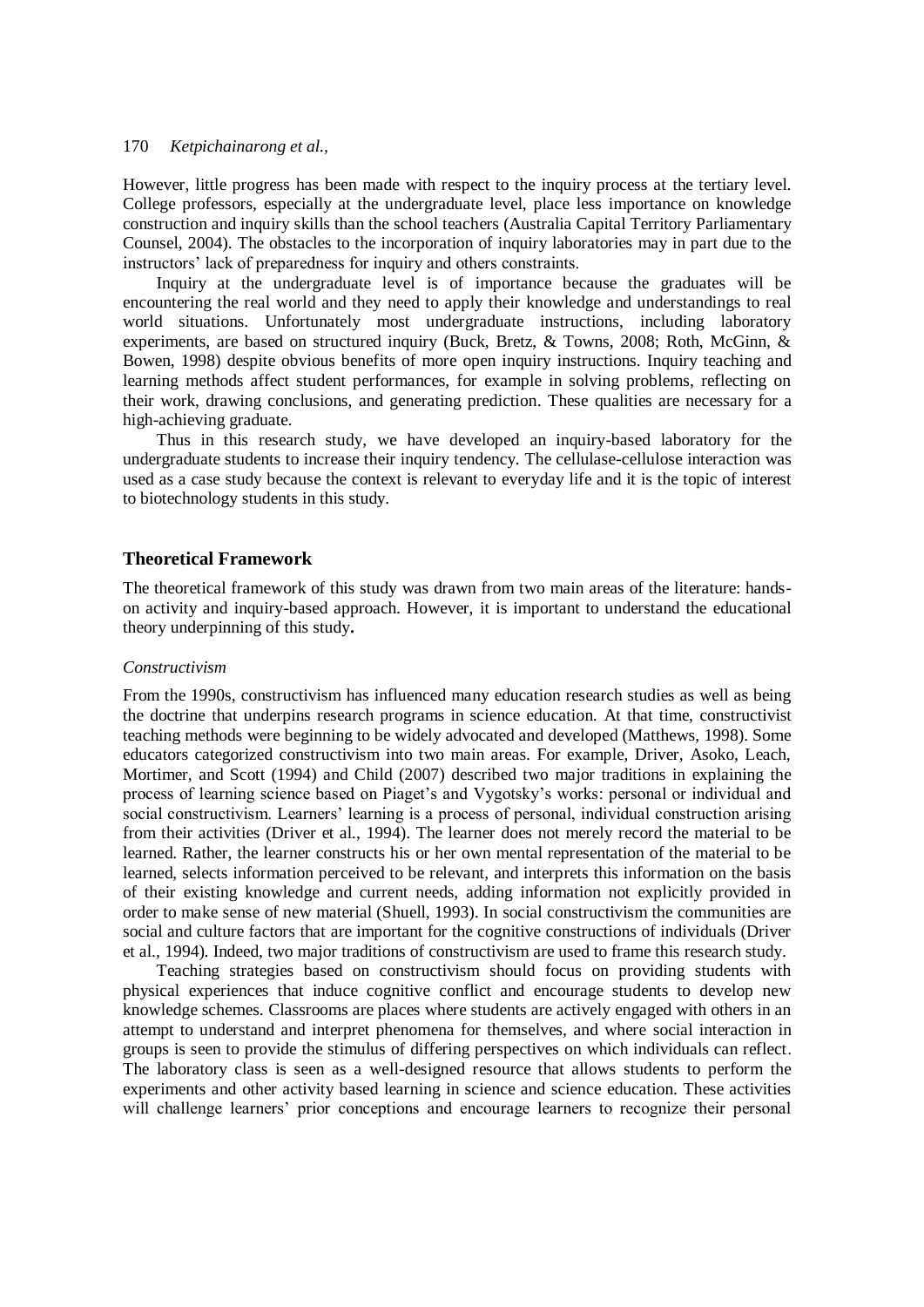theories. Laboratory activities or practical works with support by group discussion or group learning form the core of such pedagogical practices (Driver et al., 1994; Palmer, 2005).

#### *Laboratory Work*

Laboratory work is an active learning activity which is consistent with student-centered strategies based on a constructivist learning-teaching approach (Taraban, Box, Myers, Pollard, & Bowen, 2007). It is considered an important part of teaching and learning science. It involves students performing experiments with concrete objects and concepts. Not only promoting science content, it also promotes science process skills, creative thinking, problem solving ability, and the scientific method (Hofstein & Lunetta, 2004). Similarly Nakhleh, Polles, and Malina (2002) and Wang and Coll (2005) stated that students learn science more effectively by engaging in practical work where they have opportunity to gain knowledge in the same way as scientists do, to do science by themselves. In addition, Berry, Gunstone, Loughran, and Mulhall (2001) claimed that students have learned or verified facts, theories, and principles from performing laboratory activities. As Havdala and Ashkenazi (2007) pointed out, when students engage in laboratory activities, they are expected to link previous theoretical knowledge with experimental design, data analysis, and experimental interpretation and to link laboratory results with theory. According to Wellington (1998), the benefits of the laboratory activities for students in learning science can be summarized in three domains: to develop the cognitive domain (e.g. science content and the nature of science); to develop the affective domain (e.g. promote positive attitude toward science); and to develop skills (e.g. science process skills, laboratory skills, problem solving skills, inquiry skills, and communication skills).

Generally, students perform laboratory activities by following a procedure in the laboratory manual (aka cookbook), and they are unable to meaningfully summarize the important aspects of an experiment they have just completed (Lunetta, 1998). Similarly, Parkinson (2004) reported that practical work consisting of a list of step-by-step instructions conveys the wrong message to students about the nature of science. Therefore, many research studies incorporated laboratory work with other teaching methods such as problem based learning (Das & Sinha, 2000), research based or project based learning (Smiley, 2002), and inquiry based learning (Wallace, Tsoi, Calkin, & Darley, 2003). Nakhleh et al. (2002) suggested that teachers should use inquiry oriented laboratories, allow students to explore open-ended questions, and make the laboratory a link to real world experience and up-to-date knowledge.

#### *Inquiry-Based Approach*

Inquiry-based learning refers to the pedagogical strategy that uses the general processes of scientific inquiry as its teaching and learning methodology. This approach emphasizes student questioning, investigating, and problem solving similar to the process scientists use to conduct their inquiries and investigations in the laboratory, at field sites, in the library, and in discussion with colleagues in such activities (Bybee, 2004; DeBore, 2004). The National Science Education Standard (NRC, 2000) identifies five necessary components of inquiry based teaching and learning: student engages in scientifically oriented questions, student gives priority to evidence in responding to questions, student formulates explanations from evidence, student connects explanations to scientific knowledge, and student communicates and justifies explanations. It is important to note that inquiry based learning does not require students to behave exactly as scientists do (DeBore, 2004).

Bell, Smetana, and Binns (2005) illustrated and named each of Herron' ideas (Herron, 1971) of level of inquiry. Level one is confirmation; students confirm a principle through activities in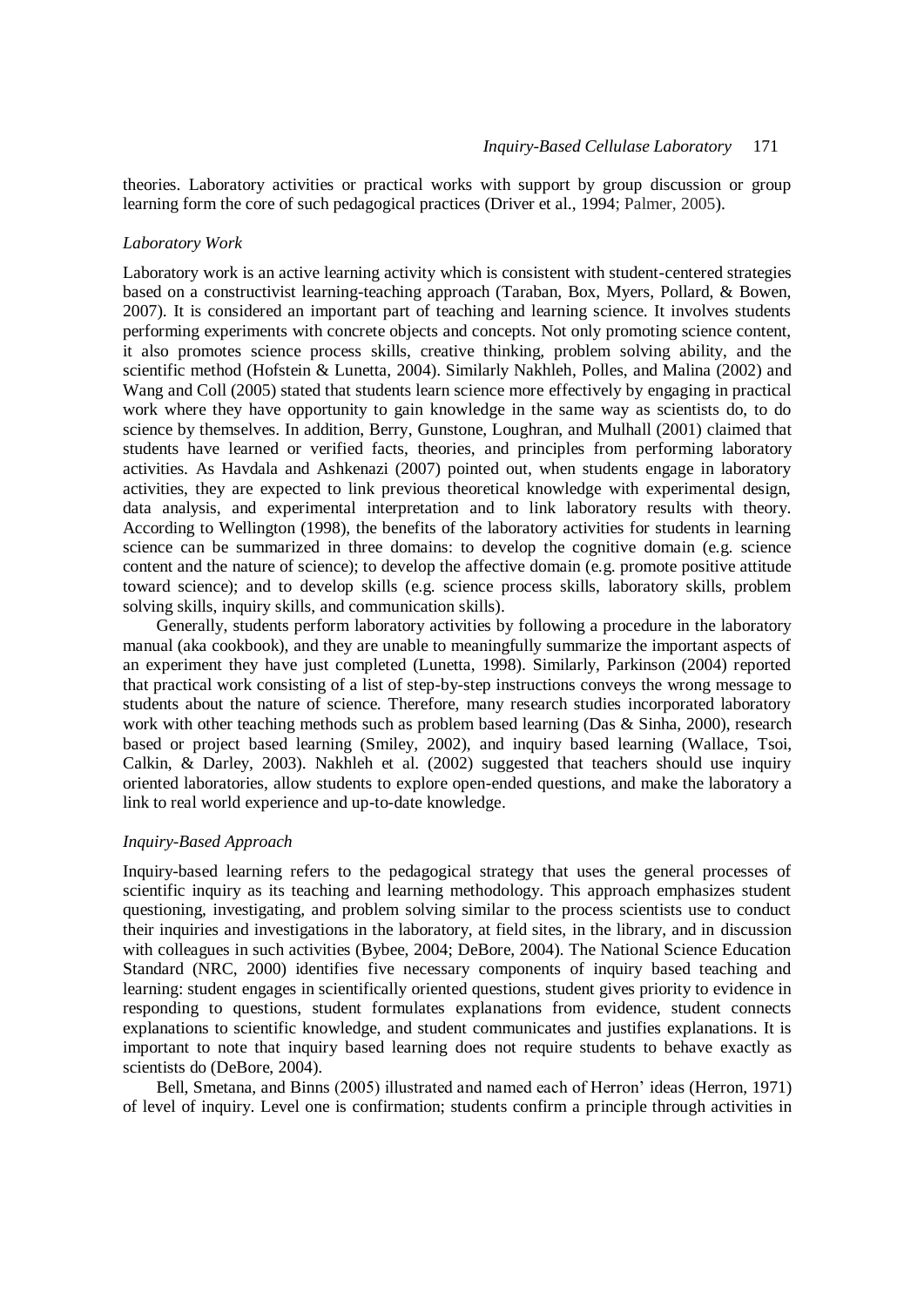which the results are known. Level two is structured inquiry; students investigate questions using the procedure provided by the teacher. Level three is guided inquiry; students investigate teacher's questions by designing their own procedure. Finally, level four is open inquiry; students investigate questions related to learning topics by selecting questions and designing procedures by themselves. In addition, inquiry based learning approach can be an active learning approach (or dynamic of learning) that ranges from more structured, teacher-guided inquiry to more open ended, student-centered inquiry (Hammerman, 2006).

The concepts of constructivism, both individual and social, laboratory work, and inquiry based approach as mentioned above were used to underpin this study. Because the purpose of this inquiry-based laboratory focused on (1) the students understanding of concepts involved in cellulase activity and applications and in addition, (2) their perception of the environment of the laboratory unit, the research questions are as follows:

- (1) Can the inquiry-based cellulase laboratory unit assist the students in understanding concepts about cellulase activity and its applications?
- (2) What are the student's perceptions of the classroom environment of the laboratory unit?

#### **Methods**

#### *Study Design*

This research was designed as a case study in order to provide an opportunity to obtain detail views of participant's perceptions, to identify and recognize themes, and to conduct research in authentic contexts as suggested by Merriam (1998) and Punch (2005). The curriculum and lesson plan was designed based on the student-centered approach under the Thai National Education Act of B.E. 2542 (ONEC, 1999) which is similar to those of Australia, (Australia Capital Territory Parliamentary Counsel, 2004), New Zealand (New Zealand Ministry of Education, 2009), and USA (U.S. Department of Education, 2009).

The participants of the study were 54 fourth-year Thai undergraduate students in biotechnology in a most competitive university. They were all enrolled in the industrial biotechnology course in 2008 academic year. They were 14 males and 40 females aged between 20-23 years. These students were randomly organized into 10 groups of five to six students.

An inquiry-based cellulase laboratory unit comprised of three phases was designed as illustrated in Figure 1. and Table 1. Before the exploration phase the students were provided with information on scientific research activities such as objectives, research processes and ethical issues for the participants. Then the students were given the consent form before the experiment.

#### *Inquiry-Based Cellulase Laboratory Unit*

Cellulase – cellulose interaction was used as a learning topic in this intervention. The study design provided opportunities for the students to study relevant topics related to the real world situation, i.e., renewable energy, food industry or textile industry. Cellulose can be easily found in daily life materials such as wood, paper and many wastes from agriculture process such as rice straw, sugar cane bagasse, and corncob and thus can be considered as a renewable bioenergy source, it can be converted to alcohol. Cellulose is broken down to glucose by the group of enzyme cellulase. In this laboratory unit, coconut gel (bacterial cellulose) was selected as the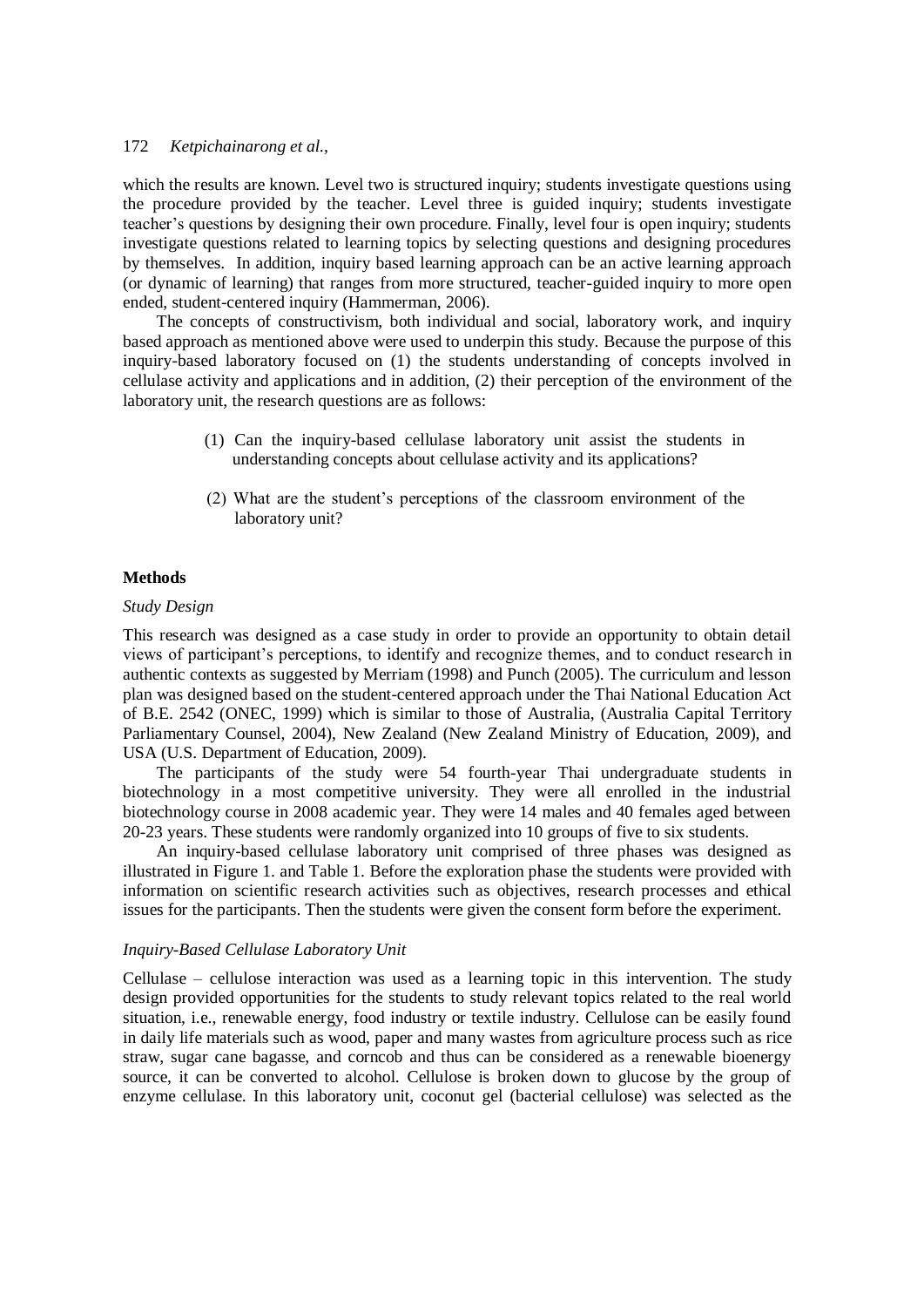

Figure 1. Framework of the study design

substrate for this activity because it is more amenable to enzymatic digestion than the conventional substrates, for example, Avicel, filter paper, CM-cellulose (Ghose, 1987).

The summary of the inquiry based cellulase laboratory unit is shown in Table 1. The learning unit comprised three of a 3-hour sessions over a period of three weeks, plus extra time for students to create and conduct their own project. This study design ranged from a guided inquiry in the beginning to an open inquiry in the second investigation (Table 1). This unit encourages students to plan and conduct their own experiment, to share their ideas with peers, and to apply their knowledge to new situation(s) or solve new problems. Teacher and teacher assistants acted as facilitators during the laboratory class. The teacher had mastery of both content and pedagogical knowledge, and the teacher assistants have already been trained for this task.

## *Data Collection and Analysis*

Five tools were used to collect data from the students during the three phases: conceptual understanding test, concept mapping, laboratory group report, CLES questionnaire, and student interviews.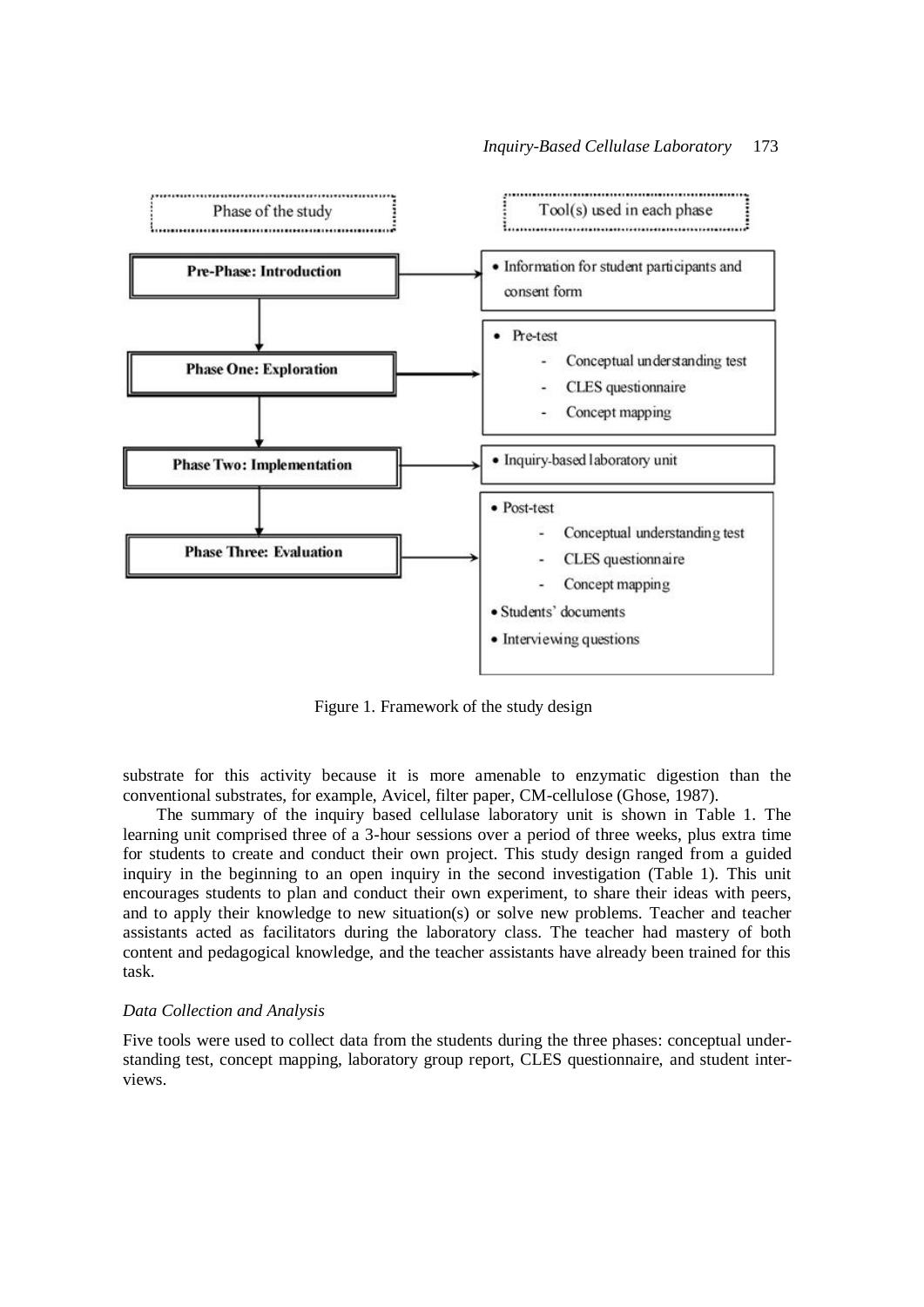| Description                                                           | <b>Activities</b>                                                                                                                                                                                                                                                                                                                                            |
|-----------------------------------------------------------------------|--------------------------------------------------------------------------------------------------------------------------------------------------------------------------------------------------------------------------------------------------------------------------------------------------------------------------------------------------------------|
| 1 <sup>st</sup> investigation: Guided<br>inquiry approach (three hrs) | Each group of students conducts the experiment under teacher's<br>facilitation to measure the cellulase activity by using two methods:<br>following the decrease of the substrate and the increase of the<br>products. Then the students share their results with peers and discuss<br>with class.                                                           |
| $2st$ investigation: Open<br>inquiry approach (three hrs)             | Each group of students plan and conduct their own experiments to<br>investigate factors affecting cellulase activity. They select their own<br>method(s) to measure cellulase activity.                                                                                                                                                                      |
| Extra time (for student's<br>projects)                                | Each group of students applies their knowledge on cellulase-cellulose<br>interaction to new situations. They create their own projects on<br>application of cellulose for industrial use. For example, converting a<br>variety of cellulose wastes to alcohol as renewable energy, and using<br>cellulase in textile processing and in animal feed supplies. |
| Presentation and discussion                                           | Each group of students analyzes and transforms data from the $2nd$<br>investigation and from their projects. They present their results to<br>their class with extensive discussion among peers.<br>Students and teacher discuss and conclude the whole concepts of the<br>learning unit.<br>Students' reflection                                            |

Table 1. Summary of the inquiry-based learning unit on cellulase

Eight open-ended questions of understanding test were administered to students before and after the teaching-learning process. The test was developed based on objectives of laboratory in industrial biotechnology course. The questions were verified by three experts for content reliability and validity. This tool was used to answer the first research question on whether an inquirybased cellulase laboratory unit can assist the students in understanding enzyme concepts.

The 42 items in six scales (i.e. seven items in each scale) of CLES questionnaire were adapted from the Constructivist Learning Environment Survey (CLES) (Salish I Research Project, 1997). The six scales are Personal Relevance, Scientific Uncertainty, Critical Voice, Shared Control and Student Negotiation. Each item consisted of five responses (Likert scale): almost always, often, sometimes, seldom, and almost never. The Cronbach's alpha was used to provide the coefficient of the reliability of the instrument by using statistics software package, SPSS version 12. The Cronbach's alpha reliabilities of all scales of pre-and post-questionnaire were 0.88 and 0.99. The internal reliabilities of each scale of the pre-questionnaire ranged from 0.68 to 0.96. This tool was used to investigate students' perceptions of the constructivist classroom environment. This method was used for collecting data to answer the second research question on student's perceptions of an inquiry-based cellulase laboratory unit.

The pre- and post-scores from CLES questionnaire and understanding tests were analyzed by t-test in order to evaluate the statistic significance between two sets of data.Each student was asked to construct his or her own concept map at the beginning and the end of the teaching and learning process. The concept maps were evaluated by using scoring rubric adapted from Moni, Beswick, and Moni (2004). Each group of students was asked to submit laboratory reports as well as project reports. These data were evaluated by using scoring rubric adapted from Doran Boormand, Chan, and Hejaily (1993).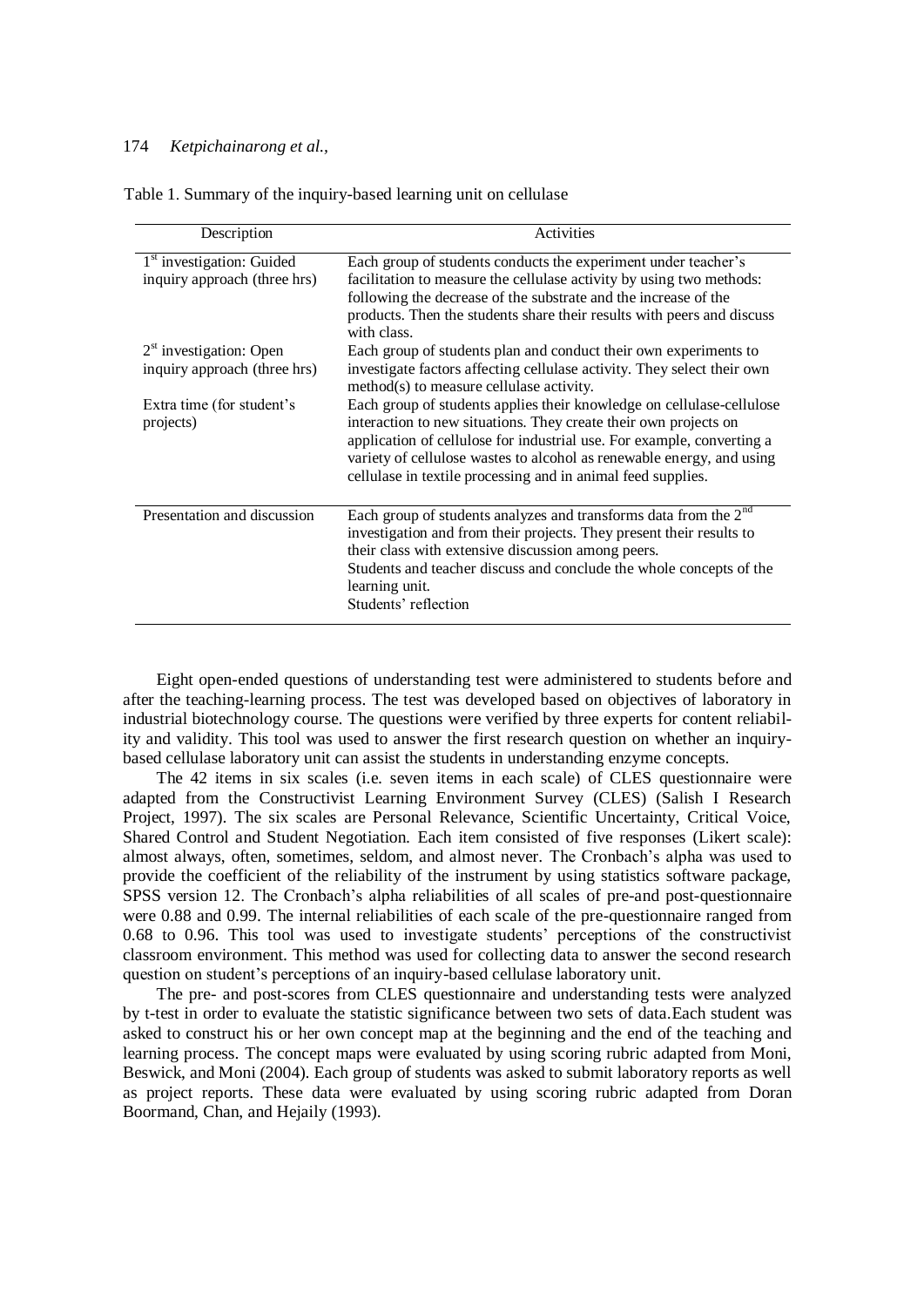The students' concept maps and reports were used to support data on students' understanding of the concept on cellulase activity: the first research question. Semi-structured interviews were conducted with 7 randomly selected students to obtain more in-depth information mostly on attitude. Each 40 minute interview was recorded, transcribed and analyzed by using the thematic approach. These data were used to support students' perceptions of the constructivist classroom environment: the second research question.

## **Results**

The results from understanding tests in Table 2 concerning three main enzyme topics revealed that all the post–test scores were significantly higher than those of the pre-test. Higher gains were observed on the application aspects and methods for measuring enzyme activity when compared to the basic knowledge on cellulase – cellulose interaction. The results suggested that students could figure out how to measure cellulase activity and apply the knowledge gained after the inquiry-based laboratory activities.

In terms of students' documents, laboratory reports from each group were analyzed by using the scoring rubric developed from Doran et al. (1993). This rubric consisted of four main criteria: 1) introduction/ objective/ hypothesis; 2) procedure for investigation; 3) data & results; and 4) discussion  $\&$  conclusion. The overall scores were 20 points, a maximum of five points for each criterion. Four levels of quality were assigned: 0 to 1.25 for beginning, 1.26 to 2.5 for developing, 2.56 to 3.75 for accomplished, and 3.76 to 5 for exemplary. The beginning level refers to the incomplete details of each criterion in the report. Most details were missing such as inappropriate statement of hypothesis, absence of objective of the experiments, inappropriate procedure, and incomplete results and conclusion. In the exemplary level, the reports contain all essential details such as appropriate statements of hypothesis, procedure, and conclusion drawn from results. Table 3 shows the mean scores of two laboratory reports. The first report was drawn from the first investigation on measuring enzyme activity. The second report was from students' own investigation in the subsequent experiment. The quality of the first laboratory reports was

|                                                        | Mean scores of conceptual<br>understanding test |                       | Standard deviation            |                       |          |
|--------------------------------------------------------|-------------------------------------------------|-----------------------|-------------------------------|-----------------------|----------|
| Topic                                                  | <b>Before</b><br>intervention                   | After<br>intervention | <b>Before</b><br>intervention | After<br>intervention | t        |
| <b>Basic</b>                                           | 3.44                                            | 3.88                  | 0.67                          | 0.72                  | $4.610*$ |
| knowledge of<br>cellulase-<br>cellulose<br>interaction |                                                 |                       |                               |                       |          |
| Cellulase<br>measurement<br>method                     | 1.84                                            | 4.46                  | 1.22                          | 0.71                  | 14.168*  |
| Application of<br>cellulase                            | 3.26                                            | 6.06                  | 1.16                          | 1.35                  | 13.590*  |
| Overall                                                | 7.91                                            | 14.31                 | 3.20                          | 2.27                  | 15.344*  |

Table 2 Students' scores on tests administered before and after completing the learning unit

\* Significant difference (p< 0.001)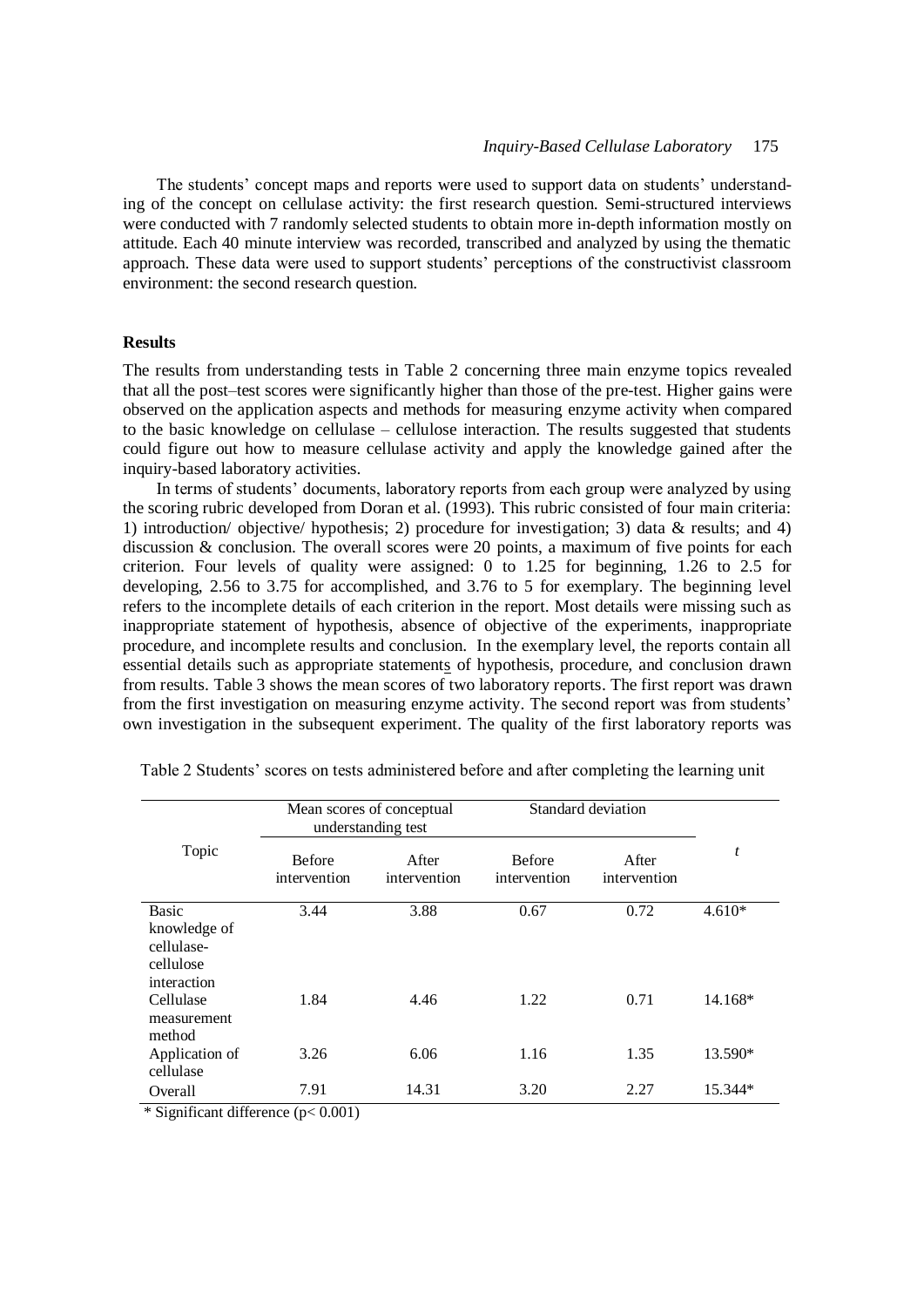|                   | Scores of        |              | Scores of        |             |
|-------------------|------------------|--------------|------------------|-------------|
| Criteria          | Report 1         | Quality      | Report 2         | Quality     |
|                   | $(Means \pm SD)$ |              | (Means±SD)       |             |
| 1. Introduction/  | $2.00 \pm 0.87$  | Beginning    | $3.50 \pm 0.71$  | Accomplishe |
| Objective/        |                  |              |                  | d           |
| Hypothesis        |                  |              |                  |             |
| 2. Procedure for  | $3.10 \pm 0.32$  | Developing   | $3.80 \pm 0.63$  | Accomplishe |
| Investigation     |                  |              |                  | d           |
| 3. Data & results | $3.40 \pm 0.52$  | Accomplished | $4.00 \pm 0.47$  | Exemplary   |
| 4. Discussion &   | $3.70 \pm 0.48$  | Accomplished | $4.80 \pm 0.42$  | Exemplary   |
| conclusion        |                  |              |                  |             |
| 5. Total          | $12.10 \pm 1.70$ | Accomplished | $16.10 \pm 1.37$ | Exemplary   |

Table 3 Evaluation of students' laboratory group reports (Doran et al., 1993)

placed in the beginning and developing stages by criterion number 1 and 2 and accomplished by criterion number 3, 4, and 5. However, the quality of the second reports on students' own investigations improved: becoming accomplished by 2 criteria and exemplary by 3 criteria. The results illustrated student improvement from the guided-inquiry in the first phase to open inquiry after the subsequent phases.

Results of students' concept map evaluation, before and after the learning process, are shown in Table 4. Three main criteria as adapted from Moni et al. (2004) were used to evaluate students' concept maps. Each criterion has a maximum score of 4. The first criterion refers to content of the concept map: the maximum score means that all relevant enzyme concepts are correct with links when compared with the reference map constructed by experts and the most complex ones by the students. The maximum score of second criterion on logic and understanding means that the concepts of enzyme and links are clearly demonstrated. The maximum score for the third criterion on presentation refers to the concept map that is neat, clear, and legible, and has easy-to-follow links and no spelling errors. The results showed that the mean scores of the students' concept maps significantly improved after the learning process according to the three criteria on content, logic and understanding, and presentation of the concept maps. The concept map after completing the learning unit clearly showed more complexity with more concepts and links. The results thus suggested that this inquiry learning strategy helped student to construct and conceptualize the knowledge on enzyme cellulase from basic principles to applications.

The students' perception of the learning unit was measure by a CLES questionnaire. The students' responses to pre and post questionnaires are shown in Figure 2. In the pre-CLES questionnaire, the students were asked to think about previous classroom experiences in the traditional learning methods whereas the post-CLES questionnaire allowed students to think about the inquiry learning unit they had just completed. The overall post-test scores were significantly higher than those of the pre-test as determined by a paired t-test. However, upon looking more closely into each scale, the significant difference was observed in personal relevance, scientific uncertainty, critical voice, student negotiation, and attitude, but not in shared control. These results show that the inquiry learning unit is more constructive than that in the traditional laboratory. The students perceived that the experiences from the learning unit were more relevant to their everyday interests and activities than the traditional classes. They also appreciated the development of scientific knowledge which was shaped by social and cultural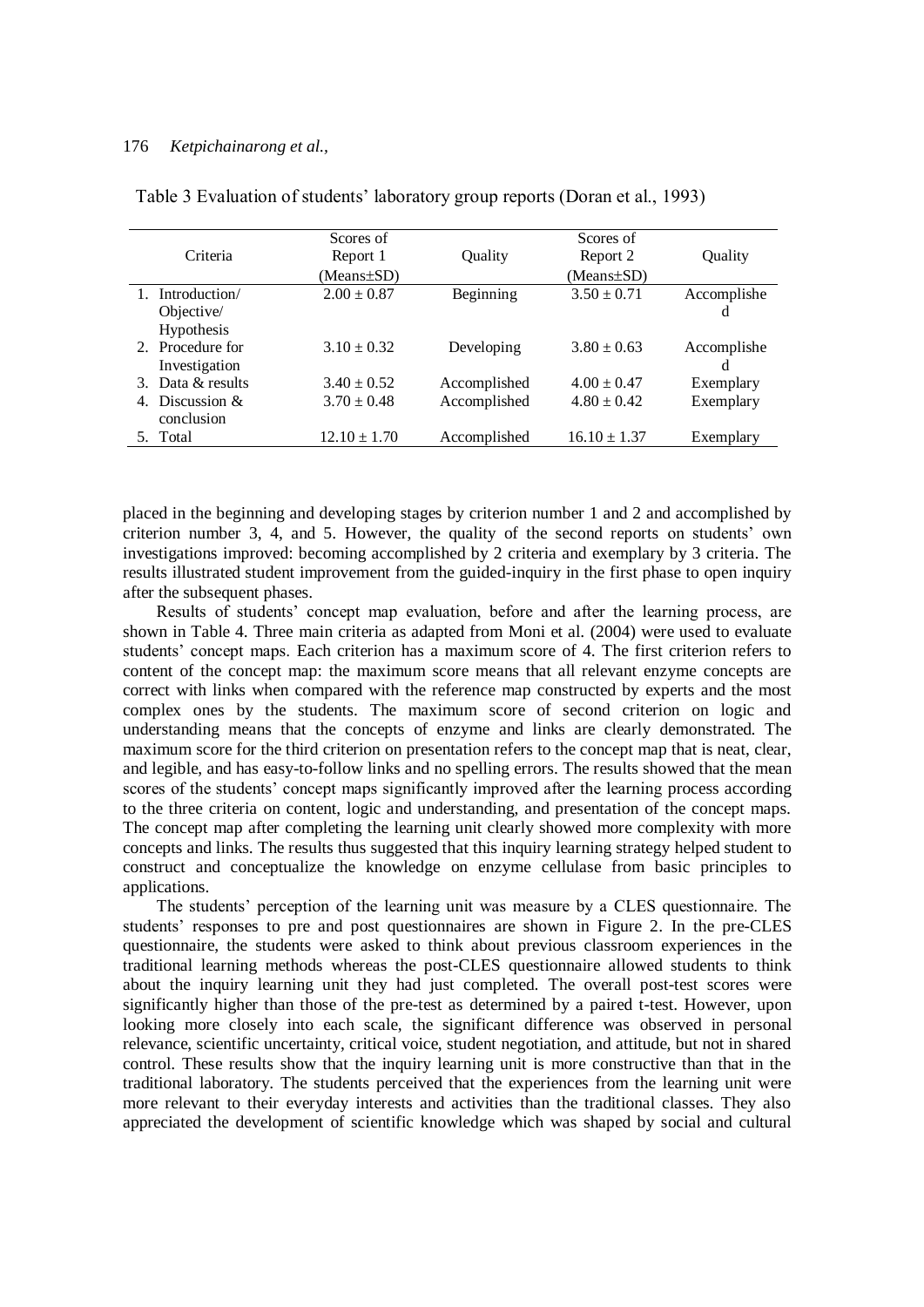| Criteria                                                      | Scores (Means $\pm$ SD) |                 |  |
|---------------------------------------------------------------|-------------------------|-----------------|--|
|                                                               | Pre-map                 | Post-map        |  |
| 1. Content: all relevant concepts of enzyme are correct with  | $1.67 \pm 0.74$         | $3.30 \pm 0.50$ |  |
| links $(Max. 4)$ .                                            |                         |                 |  |
| 2. Logic and understanding: understanding of facts and        | $1.51 \pm 0.70$         | $2.70 \pm 0.70$ |  |
| concepts of enzyme is clearly demonstrated by correct links   |                         |                 |  |
| (Max. 4).                                                     |                         |                 |  |
| 3. Presentation: concept map is neat, clear, and legible, has | $1.51 \pm 0.61$         | $3.00 \pm 0.50$ |  |
| easy-to-follow links and has no spelling errors (Max. 4).     |                         |                 |  |
| Total (Max.12).                                               | $4.40 \pm 2.00$         | $8.30 \pm 2.90$ |  |

Table 4 Evaluation of students' concept maps using scoring rubric adapted from Moni et al., (2004)

influences, and by human interests and values. The learning unit provided opportunities for students to question and share control of the teaching and learning methods and classroom activities by providing them with the opportunity to design and manage their own learning activities. In addition, students perceived that they have more opportunity to negotiate with peers and teacher than the traditional classes. Moreover, more percentage difference between pre and post-test was observed in attitude, suggesting that the students had a strong positive attitude toward the inquiry laboratory.

The students' points of view on the inquiry-based cellulase laboratory unit were also gathered from interviews to support the CLES questionnaire data. The results showed that the students were more active in the given learning activities than the traditional classes. They had more opportunities to conduct their own experiments and projects, to communicate their ideas and data with peers, and to draw conclusions from evidence. Additionally, the students responded that the topics/activities of the learning unit were more relevant to their everyday life.

The following is an excerpt from interviews about the students' opinions on the learning unit compared with traditional classroom activities:

> *"Totally different. In the previous traditional lab, we went strictly through the given protocol without thinking. In the present lab, each group set its own conditions resulting in different data in which we could share and draw our own conclusions. It was very challenging."*

> *"We realized that our roles as students in the inquiry-based lab have changed accordingly, we were proud that we could think by ourselves, not having to wait for answers like before"*

Questioned on their most favourite activity, the students liked all activities as shown in the following excerpt.

*"The whole activity, because it resembles real life events and the results could be easily seen."*

One student in a group said that they like to conduct their own experiment or project thus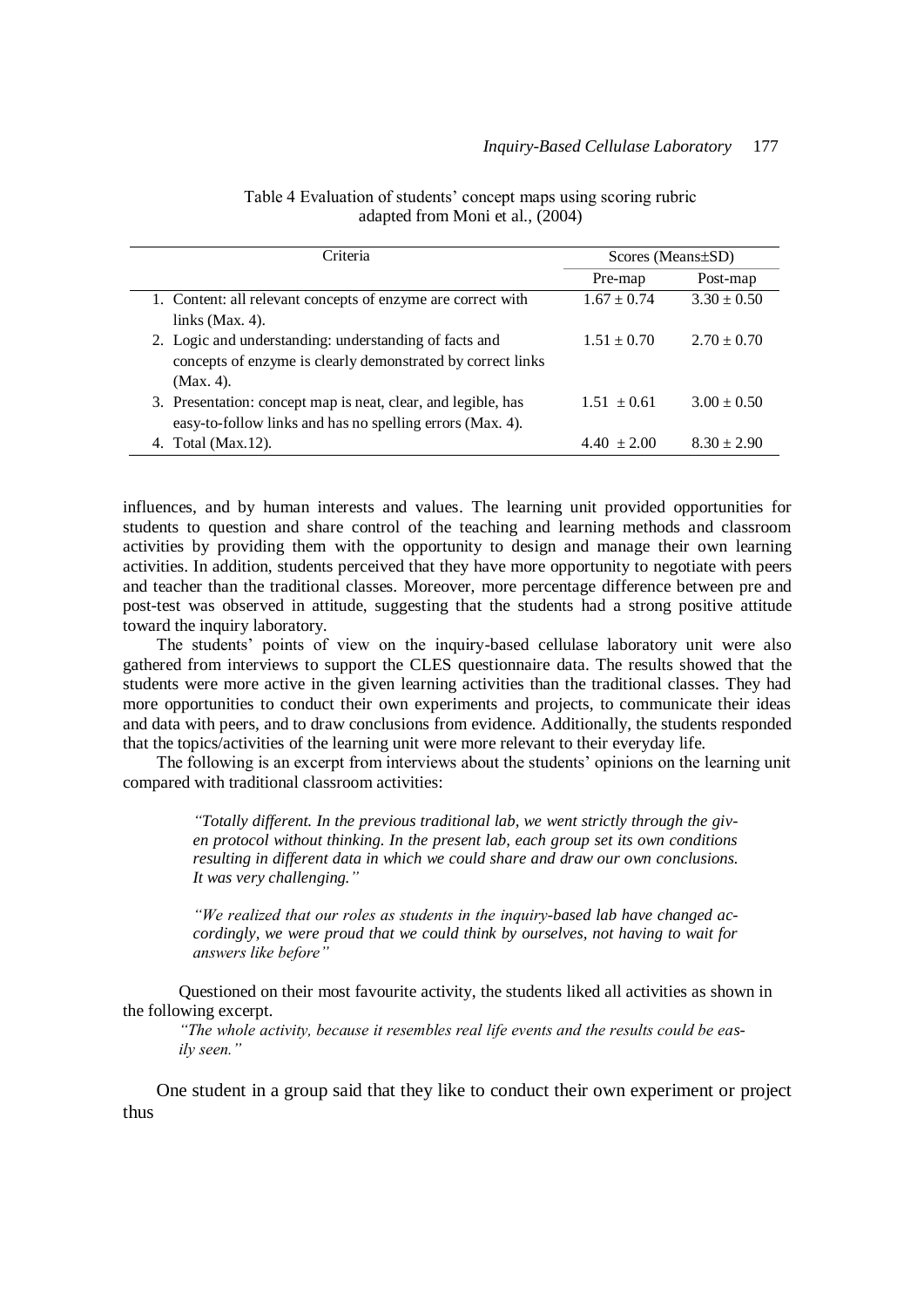*"We liked to design and create our own project, since we had freedom in thinking and we could prove our own proposal."*

Some students appreciated this learning strategy because they could learn by communicating with peers:

*"We love this collaborative activity because we could learn through discussion with peers."*

When students were asked to think about what they had learned or gained from the learning unit apart from the enzyme concepts, some students replied:

*"I learned to think before asking questions or giving answers, although it was very difficult" "I realized that scientists have to think and do a lot before coming up with a good piece of work"*

However, some of students did not seem to understand their role in the new ap-



Figure 2. Students' perception of learning environment before and after implementing the inquiry based laboratory unit as measured by CLES questionnaires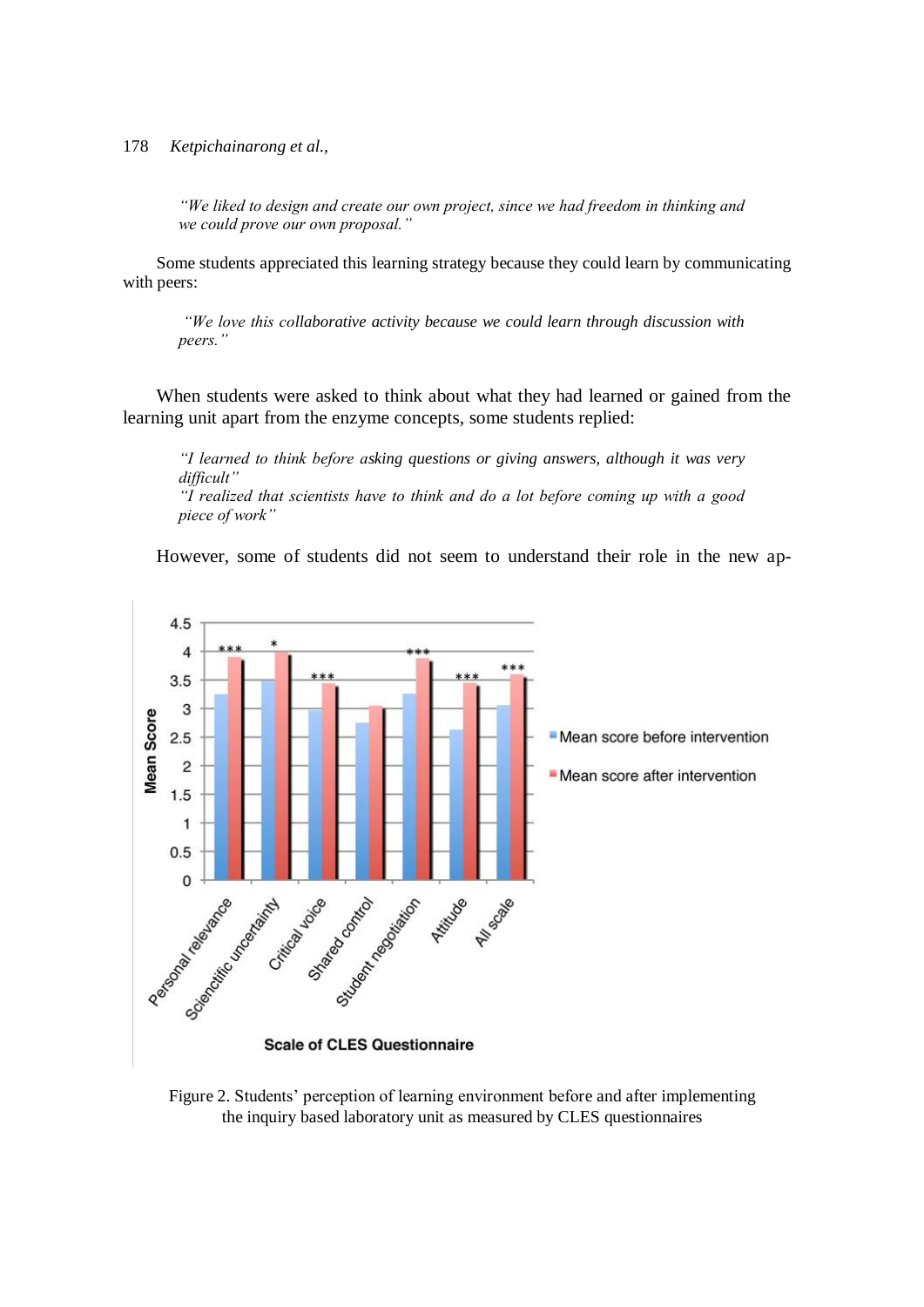proach.

*"It was confusing at first, but even though we could adjust ourselves later, still we did not rise to the level the teacher expected."*

*"Teacher should give a clearcut direction at least in the first laboratory, otherwise it would be very difficult for us to carry out the subsequent experiments."*

*"We might not get a good results because teacher did not tell us what they should be like."* 

*"I still cannot get used to this new way of learning. I am confused about objectives of this laboratory."*

Time is the common limitation of the inquiry based approach. Some students stated that they did like to learn by this approach, however, time constraint is one of the factors that they found stressful.

*"It was good, but it was time consuming and I had too much work to do compared to the previous lab. This activity was stressful to me." "Time constraints, need more class time"*

#### **Discussion**

That our undergraduates have benefited a great deal from the inquiry-based cellulase laboratory is reflected by their better abilities in knowledge construction, reasoning, communicating and explanation and increased motivation. The students can thus acquire the inquiry attitude from this learning strategy. In addition, they became better at solving problems and applying knowledge to novel situations. These claims are supported by the increased scores in conceptual understanding tests, in concept mapping, and laboratory reports together with those from students' interviews. These findings corroborated many research studies, e.g., of Lord and Orkwiszewski (2006) who implemented the inquiry laboratory approach to college students in introductory biology course. They concluded that inquiry laboratory approach seemed to help students to develop their own understanding of the content, to apply their knowledge to the new situation. They also acquired personal interest in science around them as well as to foster their enthusiasm of the science area. Similarly, Lunsford (2003) found that the biology inquiry-based laboratory help students to construct their own investigations with minimal guides. They reacted positively on the inquiry experiences, practiced working as a team, and incorporated what they have learned into the laboratory report.

The key success factors in this study are in both the context and methodology. The topic used in this study, cellulase enzyme, is of interest to biotechnology students, who want to learn more about its industrial applications. Thus the students perceive inquiry to be beneficial for them resulting in their motivation to learn as suggested by Brown, Abell, Demir, and Schmidt (2006). Additionally, the inquiry approach used in this study was not solely the guided inquiry or open inquiry as frequently used at the lower level or higher level studies respectively, but it was a mixture of the two types. Even though the participants were senior college students, they had little experiences in student-centered learning in a real sense. They had been taught only by the traditional instructions in which they were told the answers and expected to learn mainly from the lecturer. The student-centered activities usually involved reading assignments and presentations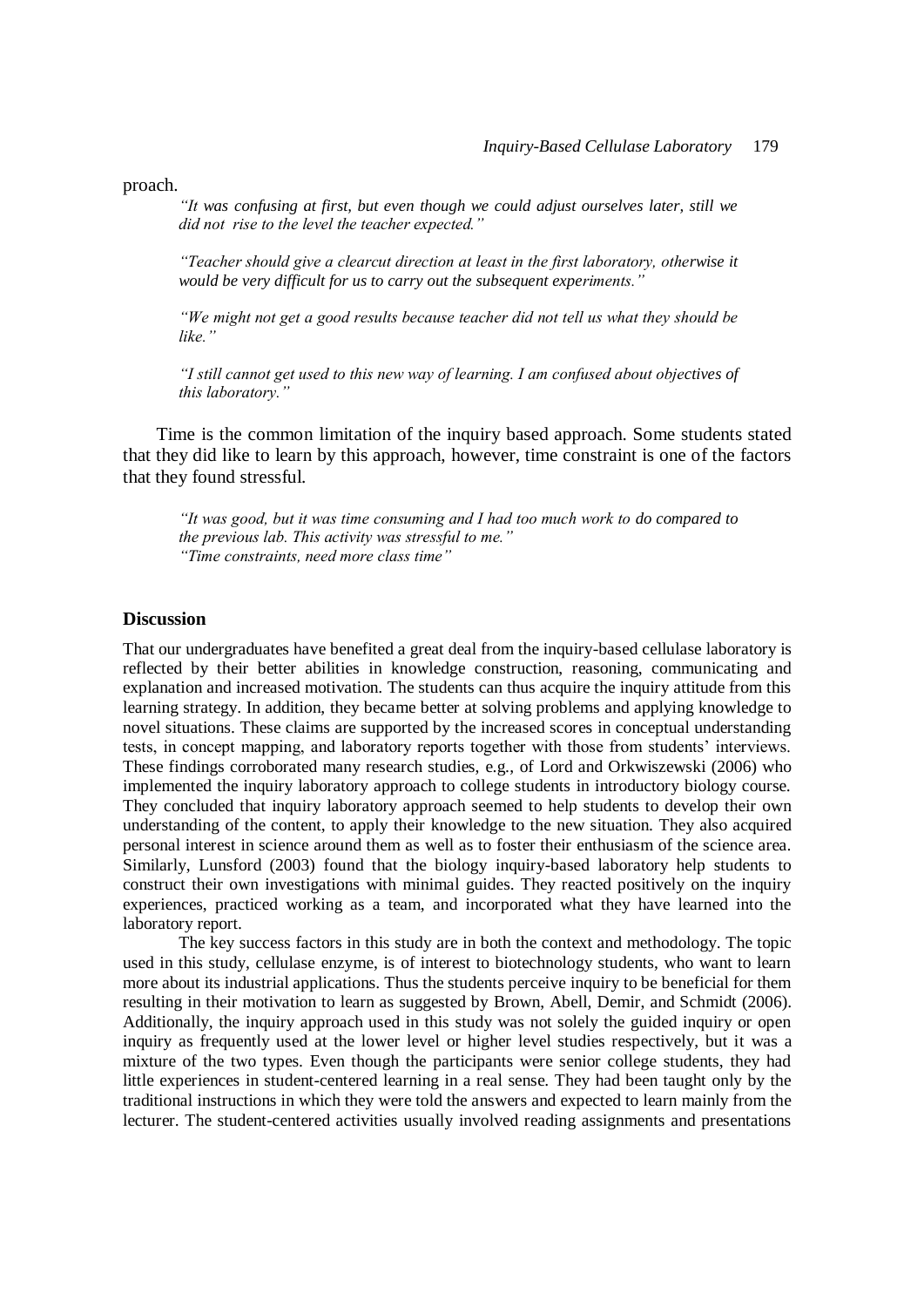to class with little or no discussion with both their peers and teachers (Lunsford, 2003). Since the inquiry laboratory was our students' first experience, they found it not easy to benefit from this learning environment. Although the topic on enzyme cellulase seemed relevant to them, they had learned only the basics about enzyme-substrate interaction and standardized measurements of enzyme activity. Thus a guided inquiry is necessary to provide students with various methods to follow cellulase activity, an important feature needed for the subsequent phase of the open inquiry. In addition, the method of measuring the rate of cellulase reaction in this study was also novel to them both in terms of substrate and enzyme. This may partially explain why the students had a greater improvement in the post test score as presented in the Table 2. This is similar to the findings of Boyce and Walsh (2005) who developed four mini-practicals on phytase activity to investigate the effect of temperature and pH. The students worked in groups to develop a research project to test phytase for inclusion in animal feed. They claimed that this learning unit was particularly suited for biotechnology students undertaking basic biochemistry courses.

Although the effectiveness and constraints of the inquiry based instruction have been extensively reported by several educators, these are mostly at the K-12 levels. For example, Zion et al. (2004) investigated the use of the Biomind curriculum for Grades 11 and 12 where students act as self-directed learners with continuous thinking throughout the inquiry process. Taraban et al. (2007) have used a hands-on inquiry laboratory with high school students to allow them to learn science concepts by conducting experiments and formulating conclusions based on their results. All these results together with many others revealed that the inquiry approach had more advantage than traditional strategy in content knowledge, process skills, and attitudes toward science (Das & Sinha, 2000; DeBore, 2004).

Not so many inquiry based laboratories have been implemented at the college level, as reported by Buck et al.  $(2008)$  on the evolution of levels of inquiry (levels  $0,1/2,1,2,3$ ) in laboratory texts across science disciplines. The recent laboratory manuals with advances in science have not been accompanied by a corresponding shift to pedagogy into inquiry instruction. The majority of the experiments are of confirmation laboratory type (levels 0) and structured inquiry type (level  $\frac{1}{2}$ ) only 26 and 5 out of 386 items were found to be guided (level 1) and open inquiry (level 2) experiments. Examples of inquiry laboratory for undergraduate students have been conducted in botany by Lord, Shelly, and Zimmerman (2007), in biology by Lord and Orkwiszewski (2006), in chemistry by Khan (2007) and in physics by Bryant (2006). For example, Basaga, Geban, and Tekkaya (1994) developed a 12 weeks learning unit that allow students to engage in providing problems related to the scientific topics such as factors affecting the rate of reactions and isolation of DNA from microorganisms. The laboratory manual provided only the apparatuses used in the experiment they needed to design, to collect and analyze data to find the solutions. Similar to other inquiry approaches our students were asked to design experiments, formulate hypotheses, perform experiments by themselves as guided by instructors, and finally draw conclusions. Students' achievements in knowledge gain and science process skills were found to be higher in the inquiry laboratory when compared to those of the traditional cookbook style. This finding is corroborated by those of Minderhout and Loertscher (2007) who developed a process oriented guided inquiry learning to promote content knowledge, and students' skills.

Again, the design in this research study which started from a guided to a more open inquiry is similar to those of Howard and Miskowski (2005), who developed multi-week inquiry-based cell biology laboratory modules for undergraduate students. The students were involved in experimental design, data collection and analysis, and made connections to real life situation, resulting in improved content knowledge, enjoying laboratory activities and having increased interest in the subject content as well as having developed critical thinking skills. The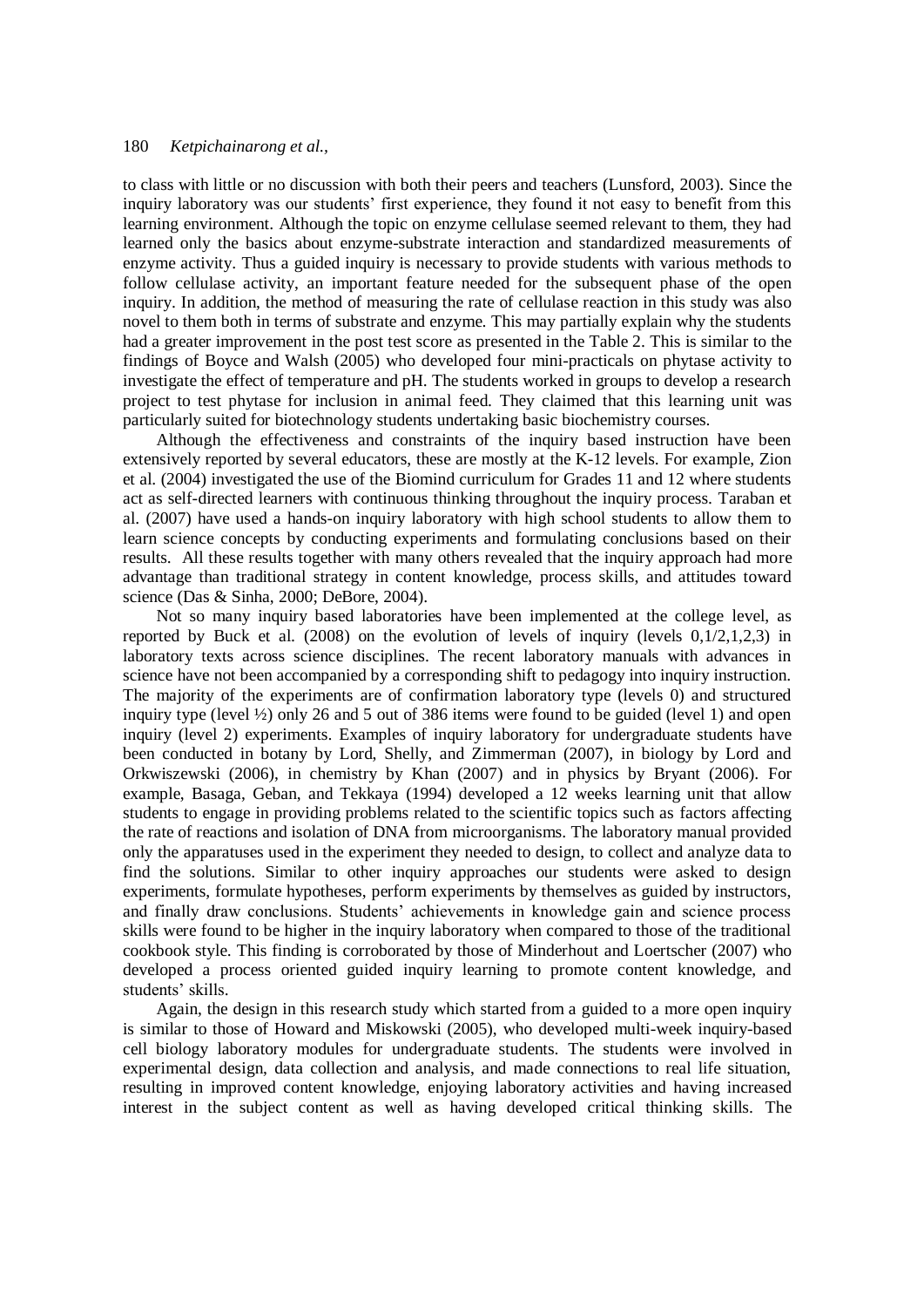experimental design in this study is similar to those of Brown et al. (2006) that differ only in degree of guidance and degree of inquiry in the instruction depending on the instructional purposes and procedures, as well as students' background and knowledge.

Results from this study showed that not only enhancing students' knowledge as reflected in tests for understanding (see Table 2), great improvements have been shown in scores of the reports (see Table 3) which increased from the first investigation (guided inquiry on how to measure enzyme activity) to the second investigation (open inquiry on enzyme application). The results indicated student improvements in scientific skills, including hypothesizing, data handling and analysis. The students reflected more on their work, drew conclusion and even generated predictions. As a result, the highest score (exemplary) was in the parts on discussion and conclusion, suggesting students' higher achievement in critical thinking, reasoning and explanation. In addition, the students were more likely to discuss during class presentation. This finding corroborates those of Brown et al. (2006) and Howard and Miskowski (2005) that the inquiry approach seemed to enhance students understanding on the topic and to develop their critical thinking and problem solving skills.

Even though we anticipated that the results from group work would come out better due to idea sharing as reported by Boxtel, Linden, Roelofs, and Erkens (2002). In this study each student was asked to write his or her own concept map without consulting peers in order to investigate each student understanding of the topic. The minimum and maximum scores of 6 and 12 (from total of 12), were obtained indicating that some students were still left behind in spite of the collaborative and participatory activities in this learning unit. The lowest score was in logic (see Table 4). This suggested that although the students could formulate explanation from laboratory evidences, some of them failed to connect explanation to scientific knowledge.

Grant and Vatnick (1998) reported that it is hard for students to conduct open-ended laboratory activities because they lacked sufficient skills to complete them in the limited time available. This happened to be the case in this study (see excerpts from interviews). Thus students should be given more time to develop skills and conduct their experiment. In terms of satisfaction most of the students did enjoy the class. However, in general some teachers as well as students resisted constructivist pedagogy e.g. inquiry-based teaching and learning approach, because they are more comfortable with their present instructional approach. There are teacher constraints such as lack of pedagogical skills as well as weak understanding of the nature of science. In addition, teachers are provided with only general guidelines for the guided inquiry, and they are ill-equipped with guided scientific inquiry teaching in the particular context where there are expected to respond to questions (Furtak, 2006). The teacher and teacher assistants should be supplemented with the professional development programs to provide knowledge and specific and explicit experiences about inquiry-based teaching (Bell, 1998; Wee, Shepardson, Fast, & Harbor, 2007; Supovitz & Turner, 2000). The teachers involved in this study, however, are well-equipped will both methodology and context, and this may explain the success of the present inquiry strategy. To begin with, the students however did not have intentions of learning for the sake of gaining knowledge, but they were induced little by little by class activities.

To the question of what aspects of the inquiry-based cellulase unit did facilitate the students learning, the results on CLES questionnaire (Figure 2) might give a clue to this answer. The students answered a pre CLES questionnaire based on their experiences with their pervious traditional laboratory and post questionnaire after this learning activity. The higher scores of the post questionnaire suggested that the students perceived the inquiry learning environment as providing chances to share control, negotiate and have critical voice which aroused their enthusiasm and critical thinking. Students perceived that the experiences in the intervention to be more relevant to their everyday interests and activities as intended by the study design. The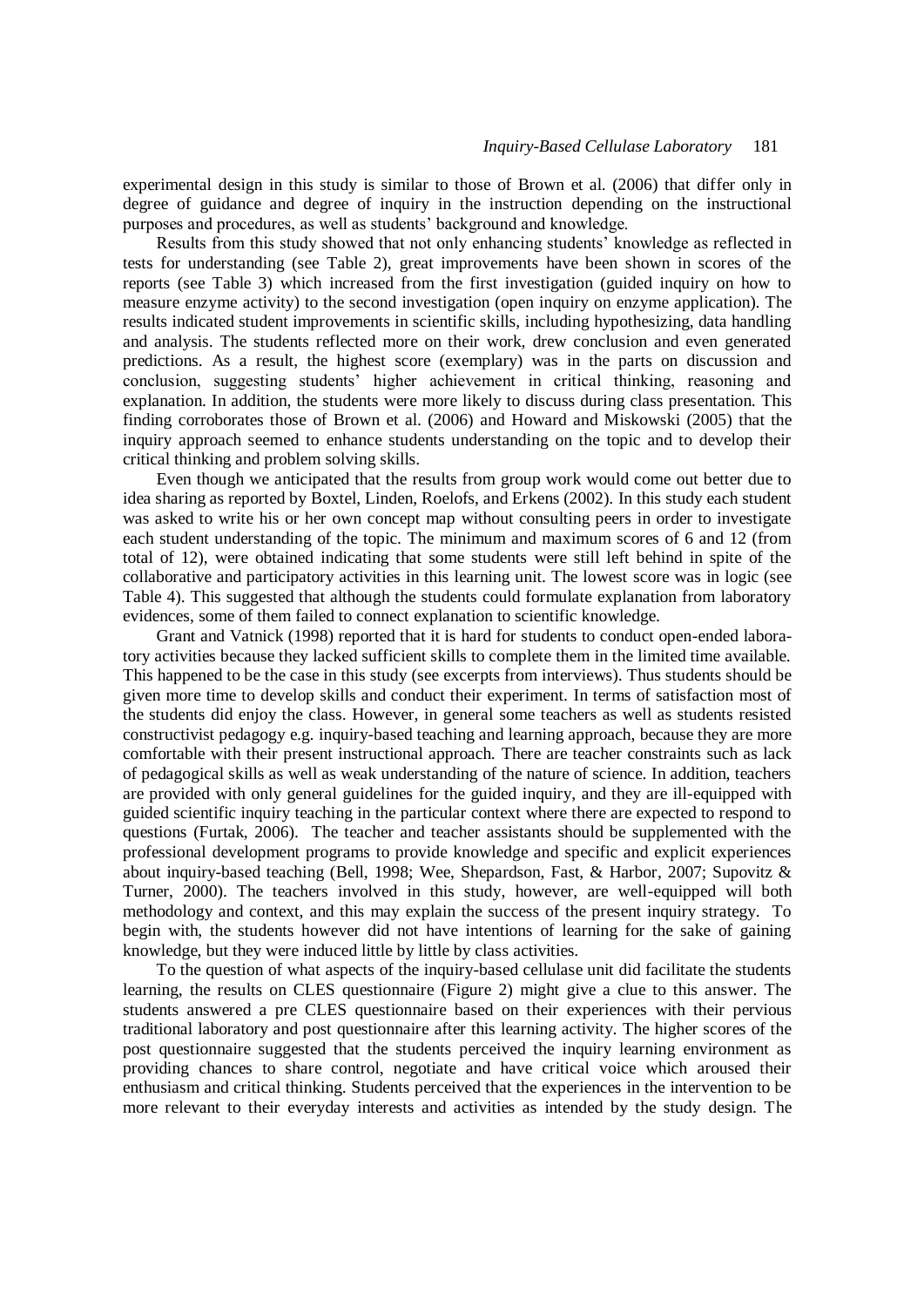intervention provided more opportunities for students to question the teacher's pedagogical plans and methods, to express concerns about impediments to their learning as well as the opportunities to negotiate with peers and the teacher. Students also acknowledged that science knowledge is evolving and provisional and is shaped by social and cultural influences and arises from human interests and values. In terms of *student negotiation*, the intervention provided more opportunities for students to negotiate with other students and the teacher than the traditional classes. It thus seems the students felt they were engaged in the learning activities where they could reflect on, explain and justify their own ideas to other students. Finally, students seemed to enjoy and engaged in the learning activities in the inquiry based laboratory more than the traditional one.

The great difference between the pre and post CLES questionnaire were in students' attitude (Figure 2) which favored the inquiry laboratory much more than that of the traditional laboratory. This is similar to other findings that the inquiry based activity can engage student and stimulate their interest and increase their enthusiasm (Taraban et al., 2007; Zion et al., 2004). The students' points of view as gathered from interview results also supported this conclusion. All students perceived that the learning environment had changed totally, and this was both challenging and stressing to them. Some of the students admitted that they instinctively prefer to be spoon–fed. However, the inquiry activity was designed in such a way to encourage them to think by themselves. Nevertheless, most of them agreed that collaborative activity promoted their learning and understanding.

In this study, although the majority of the class has seen the benefits of the inquiry class that made them learned from questions and evidences, some students still preferred the teachercentered way. We may have to pay more attention to their learning style and inspire them at the right moment. Most students liked the freedom to design their own investigations, however, they complained about the workload and insufficient time. The experimental results from their projects supported their complaints that things could be a better if more time was allocated. This seems to be a weak point of this study and should be corrected in future works. The student interviews suggested that most of the students seemed to be ready for the inquiry based laboratory approach, provided that it be connected with the real-life context, conducted by an experienced teacher and given sufficient time.

## **Conclusion and Implication**

This study reports a case study of using an inquiry-based laboratory to enable undergraduate students to construct their own conceptual understanding of enzyme, cellulase in this case. Additionally the students were capable of applying their knowledge to relevant situations, as supported by their abilities to formulate and test the hypotheses in different circumstances.

In an open inquiry environment, the students feel ownership of their projects and most of them recognize the benefits of this learning style. This inquiry based laboratory unit meets the needs of both students and faculty, and thus will become a permanent instruction unit in the curriculum. It is expected to promote student skills and critical thinking needed for pursuit in the graduate program, or in future work generally as quality citizen as well as teachers and researchers. Since it has been a considerable concern at present that college laboratory experiments should change their emphasis from confirming the issues covered in the lecture/text to formulating explanation from evidences. This study should inspire college science teacher to adapt and adopt our findings. Or they can design their learning unit that contains essential feature of inquiry at varying degree of openness. This approach will help to empower the student to be an active learner resulting in higher quality learning as suggested by Kasl & Yorks (2002). Nevertheless, the teacher should have mastery of both content and pedagogical techniques for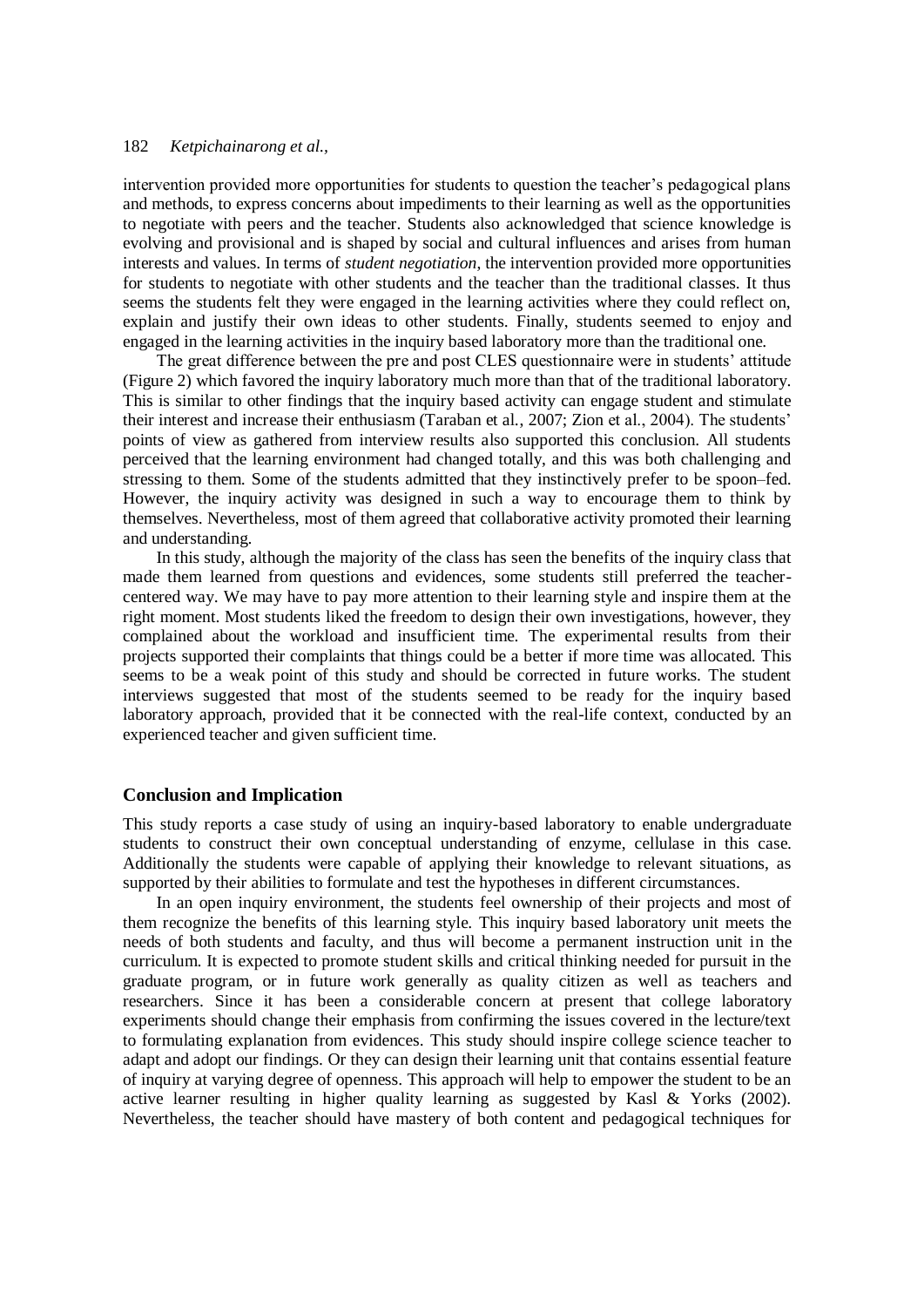effective implementation of the intervention program. The science teacher can be trained through a professional development program.

### **Acknowledgements**

The authors gratefully acknowledge Professor Richard Coll at Centre for Science and Technology Education Research, University of Waikato, for his input and support in developing the manuscript. The financial support from the Institute for Promotion of Teaching Science and Technology Thailand, and Mahidol Research Grant is acknowledged.

#### **References**

- Australia Capital Territory Parliamentary Counsel (2004). Education Act 2004. Retrieved March 2, 2009, from http://www.legislation.act.gov.au/a/2004-17/current/pdf/2004-17.pdf
- Basaga, H., Geban, O., & Tekkaya, C. (1994). The effect of the inquiry teaching method on biochemistry and science process skill achievements. *Biochemical Education, 22*(1), 29-32.
- Bell, B. (1998). Teacher development in science education. In B.J. Fraser & K.J. Tobin (Eds.), International handbook of science education (pp. 681-693). Netherlands: Kluwer Academic Publishers.
- Bell, R. D., Smetana, L., & Binns, I. (2005). Simplifying inquiry instruction. *The science Teacher, 72*(7), 30-33.
- Berry, A., Gunstone, R., Loughran, J., & Mulhall, P. (2001). Using laboratory work for purposeful learning about the practice of science. In H. Behrendt et al. (eds.), *Research in science education- past, present, and future* (pp. 313-318). Dordrecht; Boston, Mass.: Kluwer Academic Publishers.
- Boyce, A., & Walsh, G. (2005). A series of enzymology-based experiments designed to mimic an applied research project. *Biochemistry and Molecular Biology Education*, *33*(6), 420-425.
- Boxtel, C., Linden, J., Roelofs, E., & Erkens, G. (2002). Collaborative concept mapping: provoking and supporting meaningful discourse, *Theory into Practice*, *41*(1), 40-46.
- Brown, P.L., Abell, S. K., Demir, A., & Schmidt, F.J. (2006). College science teachers' views of classroom inquiry. *Science Education, 90*, 784–802.
- Bryant, R. (2006). Assessment results following inquiry and traditional physics laboratory activities. *Journal of College Science Teaching, 35*(7), 56-61.
- Buck, L.B., Bretz, S.L., & Towns, M.H. (2008). Characterizing the level of inquiry in the undergraduate laboratory. *Journal of College Science Teaching, 38,* 52-58.
- Bybee, R.W. (2004). Scientific inquiry and science teaching. In L.B. Flick & N.G. Lederman (Eds.). *Scientific Inquiry and Nature of Science* (pp.1-14). Netherlands: Kluwer academic publishers.Child, D. (2007). *Psychology and the teacher* (8th ed.). London: The Cromwell Press.
- Child, D. (2007). *Psychology and the teacher* (8th ed.). London: The Cromwell Press.
- Das, N., & Sinha, S. (2000). Problem-oriented small-group discussion in the teaching of biochemistry laboratory practicals. *Biochemical Education, 28*,154-155.
- DeBore, G.E. (2004). Historical perspectives on inquiry teaching in schools. In L.B. Flick & N.G. Lederman (Eds.). *Scientific inquiry and nature of science* (pp.17-35). Netherlands: Kluwer academic publishers.
- Dehmel, A. (2006). Making a European area of lifelong learning a reality? Some critical reflections on the European Union's lifelong learning policies. *Comparative Education, 42*(1)*,* 49–62.
- Driver, R., Asoko, H, Leach, J., Mortimer, E., & Scott, P. (1994). Constructing scientific knowledge in the classroom. *Educational Researcher, 23*(7), 5-12.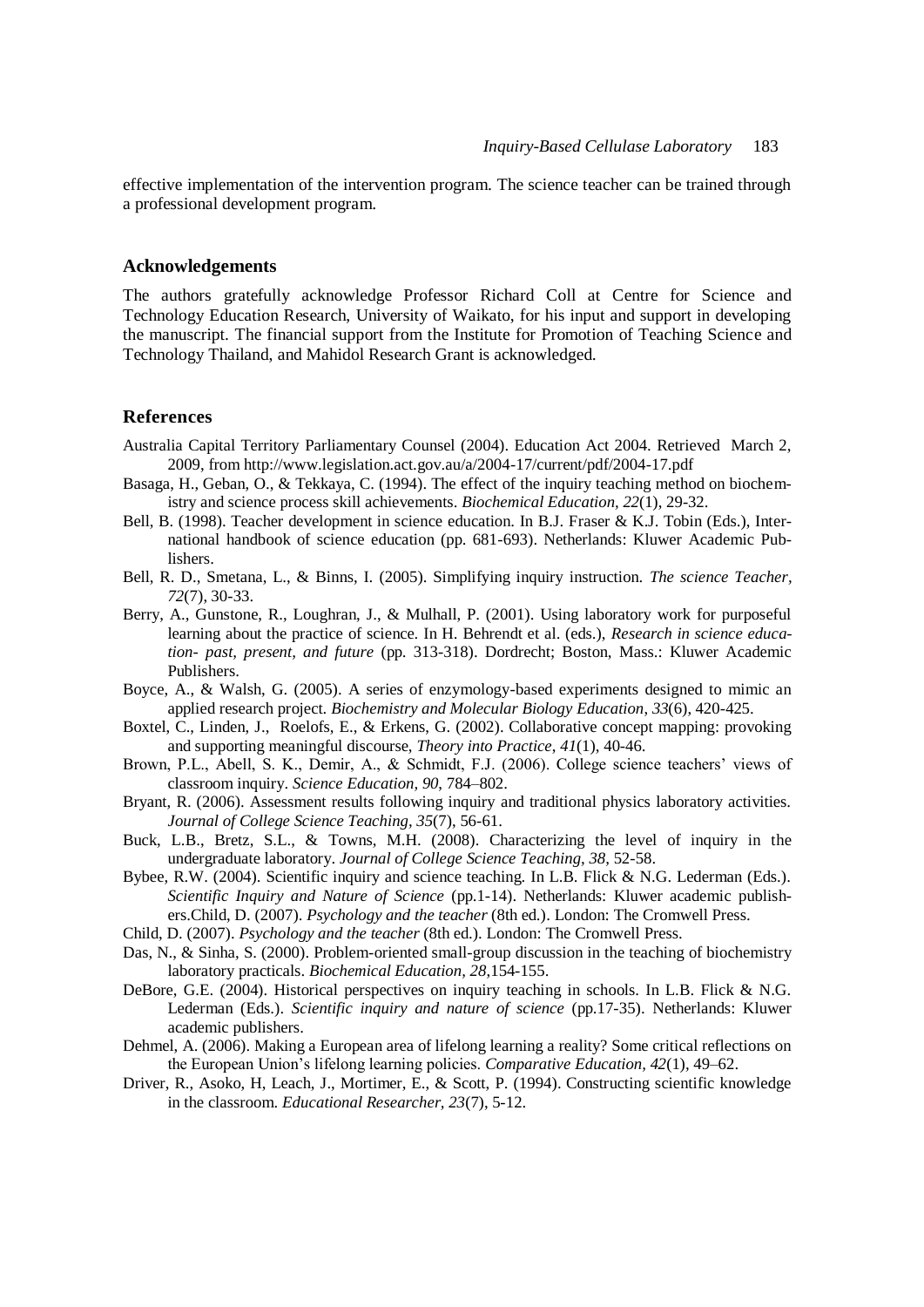- Doran, R.L., Boormand, J., Chan F., & Hejaily, N. (1993). Authentic assessment: An instrument for consistency. *The Science Teacher, 60*(6), 36-41.
- Furtak, E.M. (2006). The problem with answers: An exploration of guided scientific inquiry teaching. *Science Education, 90*, 453-467.
- Ghose, T. K. (1987). Measurement of cellulase activities. *Pure and Applied Chemistry, 59*(2), 257- 268.
- Grant, B.W., & Vatnick, I. (1998). A multi-week inquiry for an undergraduate introductory biology laboratory*. Journal of College Science Teaching, 28*(2), 109-112.
- Hammerman, E. L. (2006). *Eight essentials of inquiry-based science, k-8*. Thousand Oaks, California: Carwin Press.
- Havdala, R., & Ashkenazi, G. (2007). Coordination of theory and evidence: Effect of epistemological theories on students' laboratory practice. *Journal of Research in Science Teaching, 44*(8), 1134–1159.
- Herron, M.D. (1971). The nature of scientific inquiry. *School Review*, 79, 171-212.
- Hofstein, A., & Lunetta, V.N. (2004). The laboratory in science education: foundations for the twenty-first century. *Science Education, 88*, 28-54.
- Howard, D.R., & Miskowski, J.A. (2005). Using a module-based laboratory to incorporate into a large cell biology course. *Cell Biology Education, 4*, 249–260.
- Kasl, E., & Yorks, L. (2002). Collaborative inquiry for adult learning. *New Direction for Adult and Continuing Education*, 2002 (94), 39-43.
- Khan, S. (2007). Model-based inquiries in chemistry. *Science Education*, *91*(6), 877-905.
- Lord, T., & Orkwiszewski, T. (2006). Moving from didactic to inquiry-based instruction in a science laboratory. *The American Biology Teacher,* 68(6), 342- 345.
- Lord, T., Shelly, C., & Zimmerman, R. (2007). Putting inquiry teaching to the test: Enhancing learning in college botany. *Journal of College Science Teaching, 36*(7), 62-65.
- Lunetta, V.N. (1998).The school science laboratory: Historical perspective and contexts for contemporary teaching. In B.J. Fraser & K.J. Tobin (Eds.), *International handbook of science education* (pp. 249-262). Netherlands: Kluwer Academic Publishers.
- Lunsford, E. (2003). Inquiry in the community college biology lab: A research report and a model for making it happen. *Journal of College Science Teaching,* 32(4), 232-235.
- Matthews, M.R. (1998). The nature of science and science teaching. In B.J. Fraser & K.J. Tobin (Eds.), *International handbook of science education* (pp. 981-999). Netherlands: Kluwer Academic Publishers.
- Merriam, S.B. (1998). *Qualitative research and case study applications in education: revise and expanded from case study research in education*. San Francisco: Jossey-Base Publishers.
- Minderhout, V., & Loertscher, J. (2007). Lecture-free biochemistry a process oriented guided inquiry approach*. Biochemistry and Molecular Biology Education*, *35*(3), 172-180.
- Moni, R.W., Beswick, E., & Moni, K,B. (2004). Using student feedback to construct an assessment rubric for a concept map in physiology. *Advance in Physiological Education, 29*, 197-203.
- Nakhleh, M.B., Polles, J., & Malina, E. (2002). Learning chemistry in a laboratory Environment. In J.K. Gilbert et al. (Eds.), *Chemical education: Towards research-based practice* (pp. 69-94). Netherlands: Kluwer Academic Publishers.
- National Research Council. [NRC] (2000). *Inquiry and the national science education standards: A guide for teaching and learning*. Washington, DC: National Academy Press
- New Zealand Ministry of Education (2009). *Education (tertiary reforms) amendment* bill. Retrieved March 2, 2009, from Web site: http://www.minedu.govt.nz/educationSectors/TertiaryEducation.aspx
- Office of the National Education Commission. [ONEC] (1999). *National Education Act 1999*. Bangkok: ONEC.
- Parkinson, J. (2004). Improving secondary science teaching. London: RoutledgeFalmer. (pp. 185-203)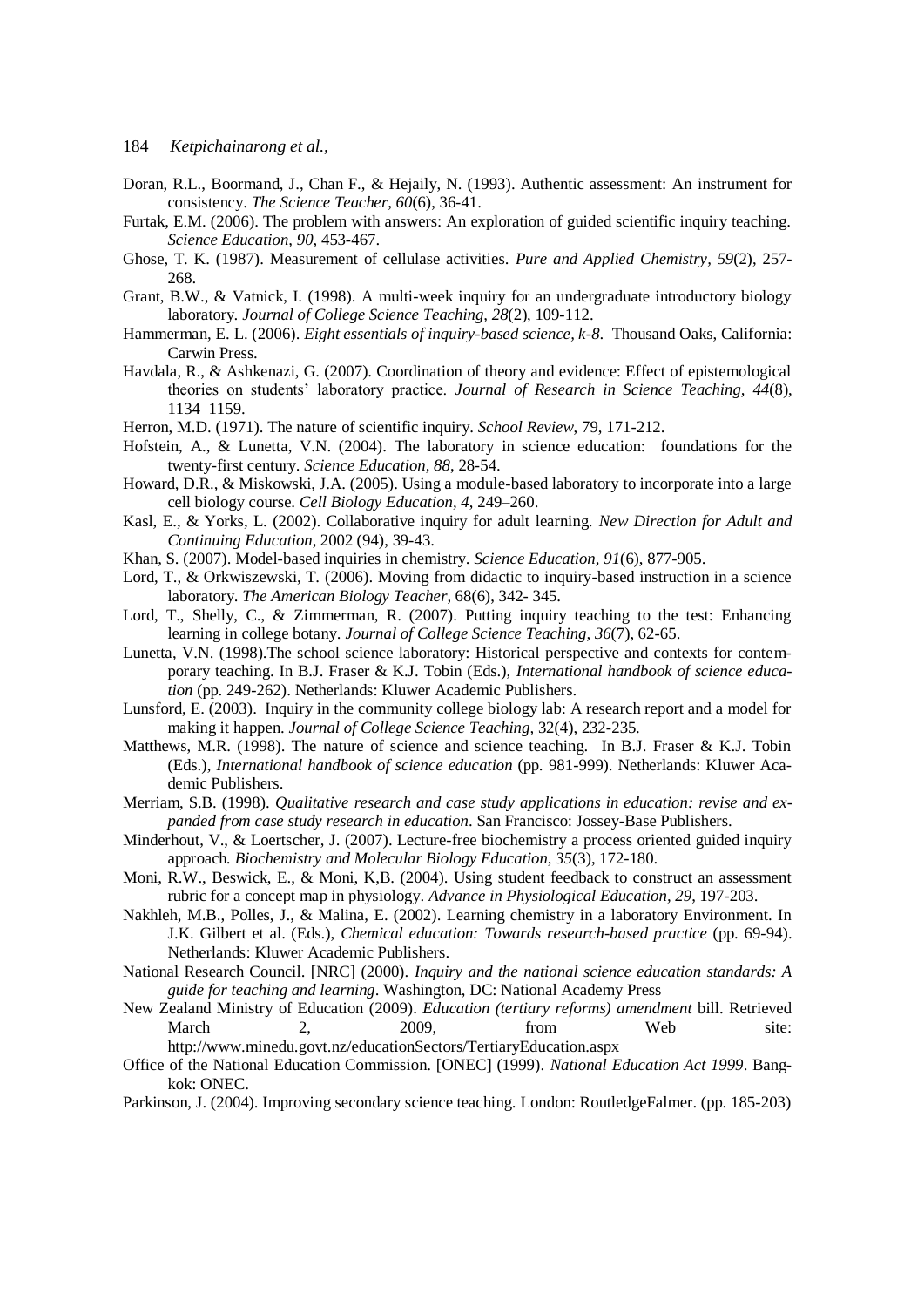- Palmer, D. (2005). A Motivational View of Constructivist in formed Teaching. *International Journal of Science Education, 27*(15), 1853-1881.
- Punch, K.F. (2005). *Introduction to Social Research: Quantitative and Qualitative Approaches* (2<sup>nd</sup> Ed.). London: Sage Publications.
- Roth, W-M., McGinn, M. K., & Bowen, G. M. (1998). How prepared are preservice teachers to teach scientific inquiry? Levels of performance in scientific representation practices. *Journal of Science Teacher Education, 9*, 25-48.
- Salish I Research Project (1997). S*econdary Science and Mathematics Teacher preparation Programs: Influences on New Teachers and their Students*. Instrument Package & User's Guide. Research report for Office of Educational Research and Improvement (ED), Washington, DC.
- Shuell, T.J. (1993). Toward an integrated theory of teaching and learning. *Education Psychologist, 28*(4), 291-311.
- Smiley, J. A. (2002). The most proficient enzyme as the central theme in an integrated, Researchbased biochemistry laboratory course. *Biochemistry and Molecular Biology Education*, *30*(1), 45–50.
- Supovitz, J. A., & Turner, H. M. (2000). The effects of professional development on science teaching practices and classroom culture. *Journal of Research in Science Teaching*, *37,* 963–980.
- Taraban, R., Box, C., Myers, R., Pollard, R., & Bowen, C.W. (2007). Effects of active-learning experiences an achievement, attitudes, and behaviours in high school biology. *Journal of Research in Science Teaching*, *44*(7), 960-979.
- U. S. Department of Education. (2009). Retrieve 2 March 2009 from http://www.ed.gov/policy/highered/leg/hea98/index.html
- Wallace, C.S., Tsoi, M.Y., Calkin, J., & Darley, M. (2003). Learning from inquiry-based laboratories in nonmajor biology: An interpretative study of the relationships among inquiry experience, epistemologies, and conceptual growth. *Journal of Research in Science Teaching, 40*, 986- 1024.
- Wang, A., Song, G., & Kang, F. (2006). Promoting a lifelong learning society in China: the attempts by Tsinghua University. *Higher Education Management and Policy, 18*(2), 1-16.
- Wang, W., & Coll, R. K. (2005). An investigation of tertiary-level learning in some practical physics courses. *International Journal of Science and Mathematics Education, 3*, 639-669.
- Wee, B., Shepardson, D., Fast, J., & Harbor, J. (2007). Teaching and learning about inquiry: Insights and challenges in professional development*. Journal of Science Teacher Education, 18*, 63-89.
- Wellington, J. (1998). Practical work in science: time for a reappraisal. In J. Wellington, (Ed.), *Practical work in school science: Which way now?* (pp. 3-15). London: Routledge.
- Zion, M., Slezak, M., Shapira, D., Link, E., Bashan, N., Brumer, M., Orian, T., Nussinowitz, R., Court, D., Agrest, B., Mendelovici, R., & Valanides, N. (2004). Dynamic, open inquiry in biology learning. *Science Education*, *88*, 728-753.

## **Authors**

Watcharee Ketpichainarong holds a Ph.D. in Science and Technology Education. She is a lecturerof Institute for innovative learning. Her main research interests are is to explore how to incorporate various effective teaching strategies into science contents. She currently work is to develop hand-on experiments aiming to promote scientific understanding as well as to organize teacher training workshop. She familiar with the use of inquiry approach and active learning strategies in the classroom. E-mail: ilwkp@staff2.mahidol.ac.th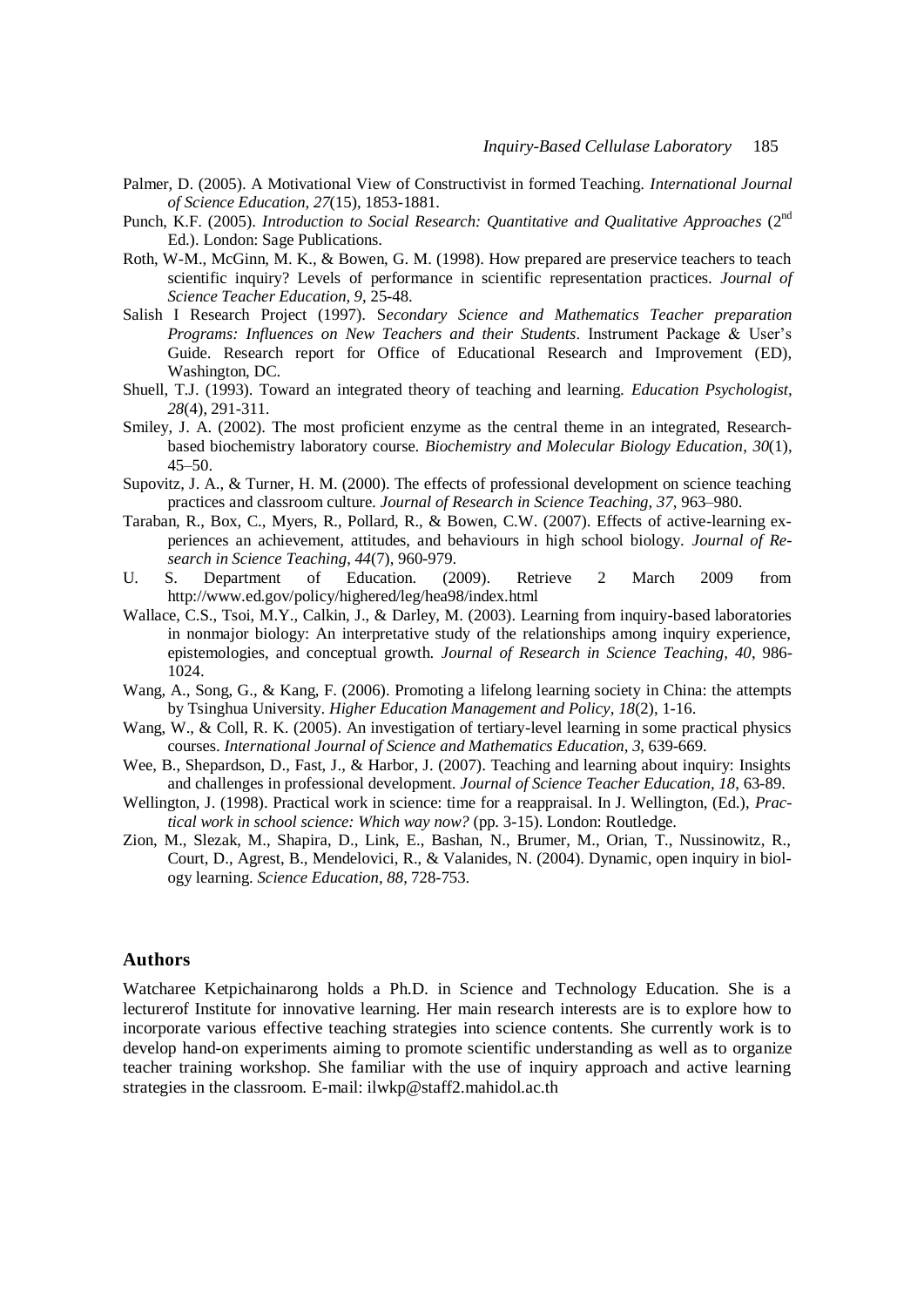Bhinyo Panijpan holds a Ph.D. Molecular Biophysics. He is the Director at the Institute for Innovative Learning, Mahidol University. His current research activities a program to support the education reform in Thailand with concrete examples on enhancement of profound and durable learning, creativity and communication skills in Thai students at all levels of ability and innovative research and development projects on science education with a special emphasis on learning processes to impact on teachers' professional development countrywide and on national education policy. He also develop concrete models of integrated learning processes and topics at all levels of education for dissemination at community and national level as well as electronic multimedia with pedagogy content knowledge in science and mathematics topics for the secondary school students. E-mail: scbpn@ mahidol.ac.th

Pintip Ruenwongsa holds a Ph.D. in Biochemistry. She is the deputy director of IL and Chair of the Doctor of Philosophy Programme in Science and Technology Education of the Institute for Innovative Learning, Mahidol University. She currently work as organizer and group presenter of science lecture nationwide on biology, chemistry, physics and subjects needing integration of all these disciplines. Teaching/learning is done by using inquiry techniques without involving foreign nationals, therefore saving time and enhancing efficacy of communication. She also develop teaching/learning models, small apparatuses, interactive CDs with local relevance to enhance knowledge, skills, self-study and lifelong learning of junior high and high school students as well as teachers. Her main research are done by about 30 PhD students on Science and Technology Education) on various aspects of pedagology with special emphasis on construct teaching/learning hand-held models and laboratory experiments that increase scientific knowledge and skills that help both the learner and teacher to construct their deeper levels of knowledge. **Correspondence:** Institute for Innovative Learning, Mahidol University, 999 phuttamonthon 4 Rd., Salaya, Nakhonpathom, 73170, Thailand. E-mail: scprw@mahidol.ac.th